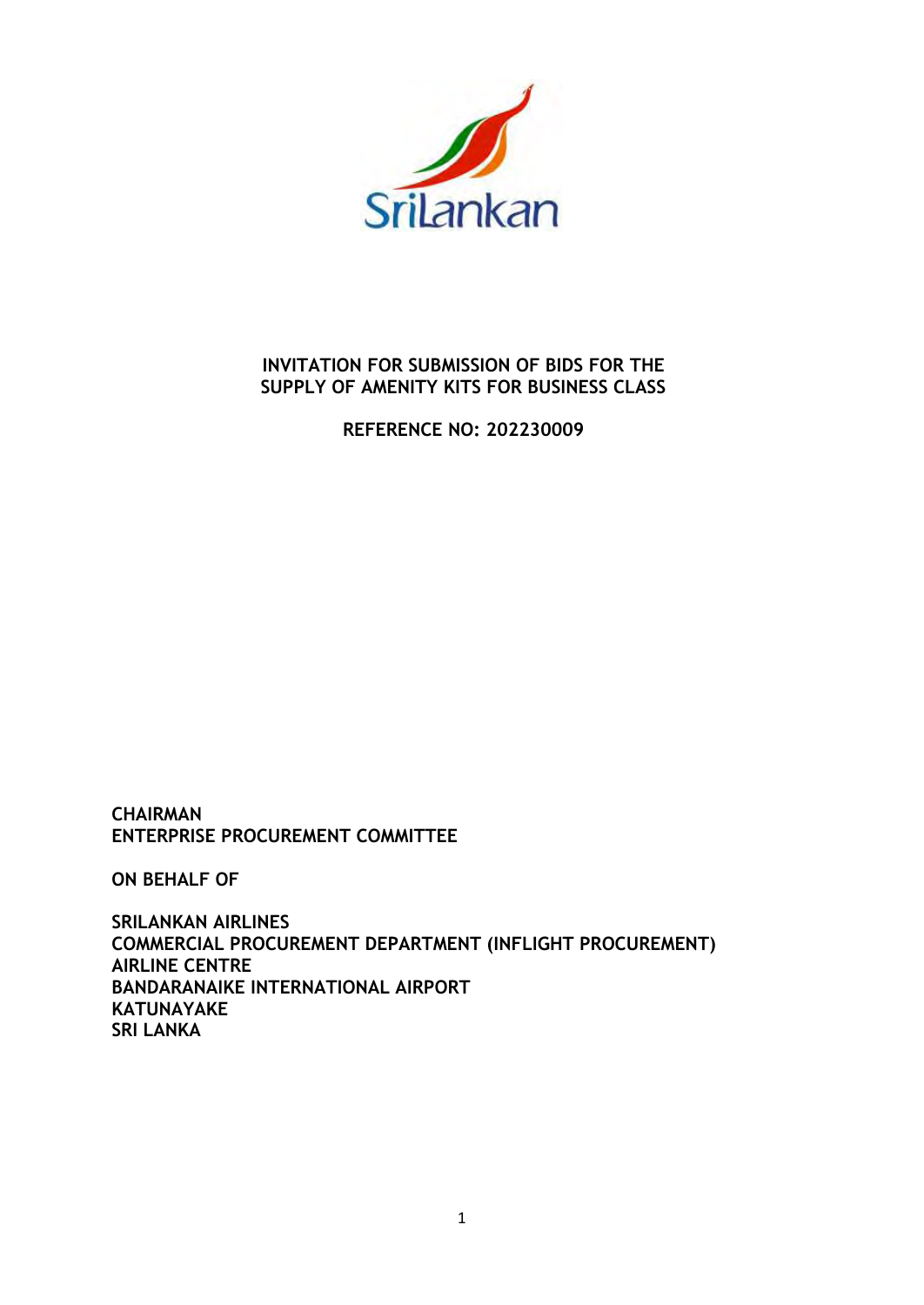## **Section I. Instructions to Bidder (ITB)**

|                                    | A: General                                                                                                                                                                    |  |  |  |
|------------------------------------|-------------------------------------------------------------------------------------------------------------------------------------------------------------------------------|--|--|--|
| 1. Scope of Bid                    | 1.1 SriLankan Airlines invites you to submit a bid for the Supply of Amenity<br>Kits for Business Class as specified in Section III - Schedule of<br>Requirements.            |  |  |  |
|                                    | You are requested to confirm your intention to submit a bid by<br>forwarding the duly filled Bid Acknowledgement Form attached, 07<br>working days prior to bid closing date. |  |  |  |
|                                    | B: Contents of Documents                                                                                                                                                      |  |  |  |
| 2. Contents of<br><b>Documents</b> | 2.1 The documents consist of the Sections indicated below:                                                                                                                    |  |  |  |
|                                    | • Section I. Instructions to Bidders                                                                                                                                          |  |  |  |
|                                    | Section II. Data Sheet                                                                                                                                                        |  |  |  |
|                                    | Section III. Schedule of Requirements                                                                                                                                         |  |  |  |
|                                    | Sections IV. Bid Submission Form                                                                                                                                              |  |  |  |
|                                    | Section V. General Conditions                                                                                                                                                 |  |  |  |
|                                    | Annexure A : Bid Acknowledgement Form<br>$\bullet$                                                                                                                            |  |  |  |
|                                    | Annexure B : Technical/General Specifications & Compliance form<br>٠                                                                                                          |  |  |  |
|                                    | Annexure C : Price Schedule Form                                                                                                                                              |  |  |  |
|                                    | Annexure D : Bid Securing Declaration Form                                                                                                                                    |  |  |  |
|                                    | Annex E: Performance Bond                                                                                                                                                     |  |  |  |
|                                    | Annexure F : Clientele Information Form                                                                                                                                       |  |  |  |
|                                    | Annexure G : Sample Contract                                                                                                                                                  |  |  |  |
|                                    | Annexure H : Vendor Information Form                                                                                                                                          |  |  |  |
|                                    |                                                                                                                                                                               |  |  |  |
|                                    |                                                                                                                                                                               |  |  |  |
|                                    |                                                                                                                                                                               |  |  |  |
|                                    |                                                                                                                                                                               |  |  |  |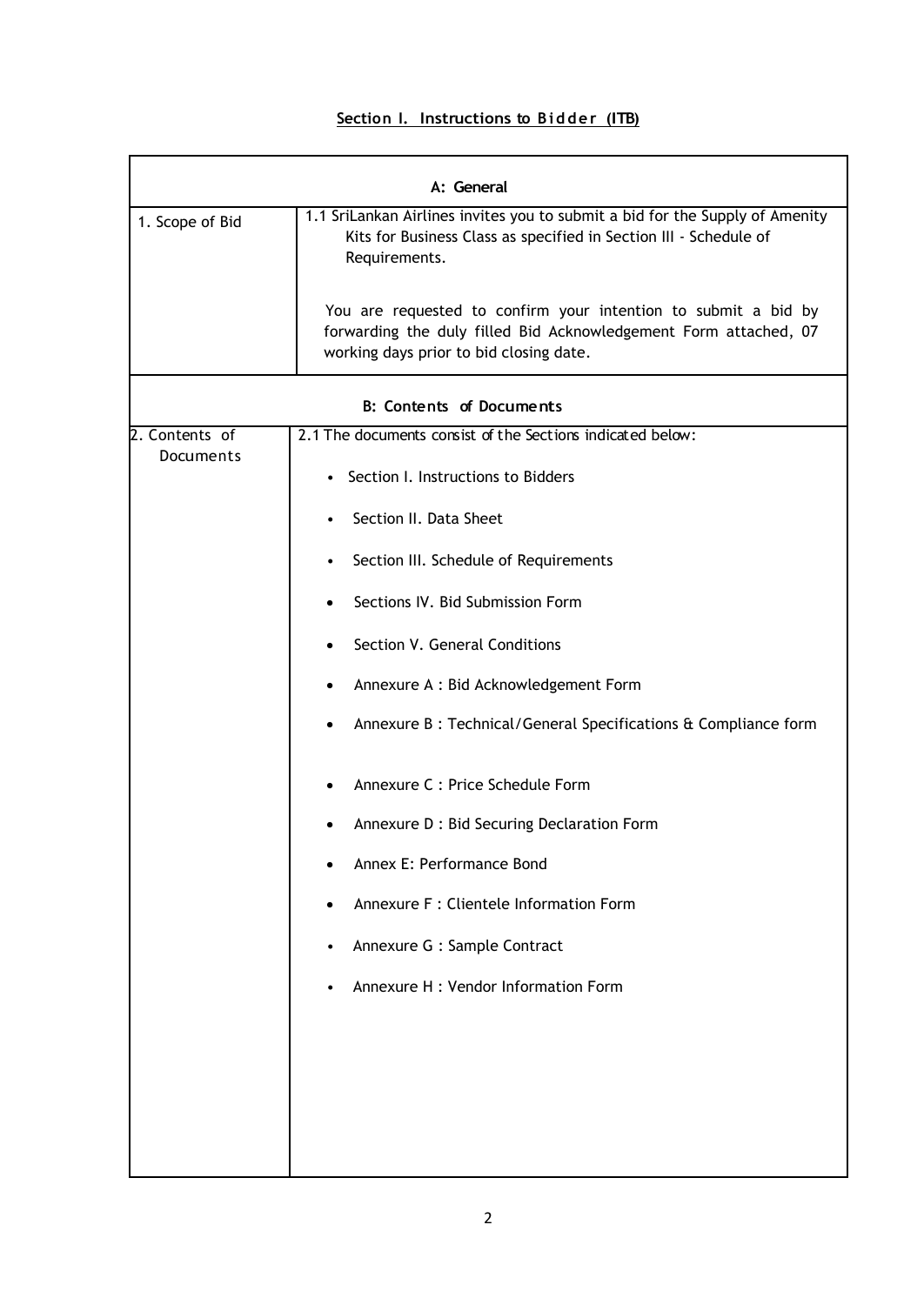|                                                                                                   | <b>C: Preparation of Bid</b>                                                                                                                                                                                                                                                                                                                                                                                                                                                                                                                                            |
|---------------------------------------------------------------------------------------------------|-------------------------------------------------------------------------------------------------------------------------------------------------------------------------------------------------------------------------------------------------------------------------------------------------------------------------------------------------------------------------------------------------------------------------------------------------------------------------------------------------------------------------------------------------------------------------|
| 3.<br>Mandatory<br><b>Documents</b><br>Comprising<br>Your Bid<br>4. Bid<br>Submission<br>Form and | 3.1 The document shall comprise the following:<br>Sections IV : Bid Submission Form<br>Annexure B : Technical/General Specifications & Compliance Form<br>$\bullet$<br>Annexure C : Price Schedule Form<br>$\bullet$<br>Annexure D : Bid Securing Declaration Form<br>$\bullet$<br>Annexure F : Clientele Information Form<br>$\bullet$<br>Annexure H: Vendor Information Form<br>$\bullet$<br>4.1 The Bidder shall submit the Bid Submission Form using the form furnished<br>in Section IV.<br>This form must be completed without any alterations to its format, and |
| Technical/<br>General<br>Specifications<br>& Compliance<br>form                                   | no substitutes shall be accepted.<br>All blank spaces shall be filled in with the information requested.                                                                                                                                                                                                                                                                                                                                                                                                                                                                |
| 5. Prices                                                                                         | 5.1 Unless stated in Data Sheet, all items must be priced (Best and final prices)<br>separately in the Price Schedule Form.<br>5.2 The prices to be quoted in the Bid Submission Form shall be the best and<br>final unit prices of the Bid.<br>5.3 Best and final prices quoted by the Bidder shall be fixed during the<br>period specified in ITB clause 8.1 and not subject to variation on<br>any account. A Bid submitted with an adjustable price shall be treated<br>as non-responsive and may be rejected.                                                      |
| 6. Currency                                                                                       | 6.1 The Bidders shall quote in foreign currency or in Sri Lanka Rupees.<br>The prevailing exchange rates published by the Central Bank of Sri Lanka on the<br>date of bid opening will be considered for evaluation purposes.                                                                                                                                                                                                                                                                                                                                           |
| 7. Documents to<br>Establish<br>Conformity of<br>the Goods                                        | 7.1 The Bidder shall submit following documents along with the bid for<br>evaluation:<br>Cosmetics should be dermatologically tested and require proof of<br>certification.<br>Please specify the accreditations/quality certifications available at<br>manufacturing/assembling location                                                                                                                                                                                                                                                                               |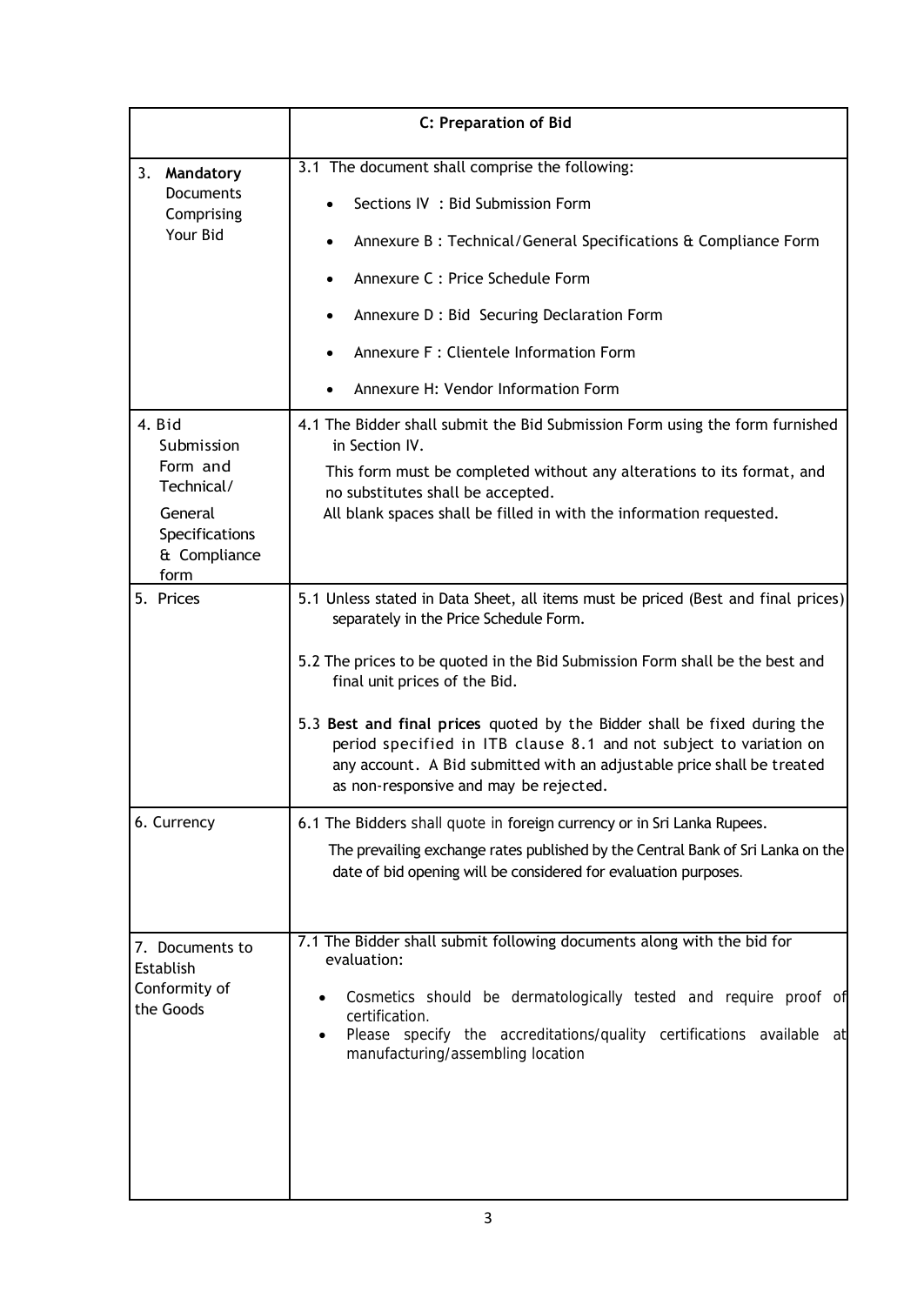| 8. Period of<br>Validity of bid          | 8.1 Bids shall remain valid for a period of 120 days after the bid submission<br>deadline date.                                                                                                                                                  |
|------------------------------------------|--------------------------------------------------------------------------------------------------------------------------------------------------------------------------------------------------------------------------------------------------|
| 9. Bid Securing<br>Declaration           | 9.1 The Bidder shall furnish as part of its bid, a Bid Securing Declaration,<br>using Form included in Annexure D. (Mandatory)                                                                                                                   |
| 10. Format and<br>Signing of Bid         | 10.1 The bid shall be typed or written in ink and shall be signed by a person<br>duly authorized to sign on behalf of the Bidder. Please ensure all<br>documents are duly signed and stamped in the given area when forwarding.                  |
|                                          | D: Submission of samples                                                                                                                                                                                                                         |
| 11. Submission of<br>Samples             | 11.1 Please courier/forward 01 sample of each proposed product on DDP<br>(Destination Duty Paid) basis (Latest Incoterms) along with the bid. All<br>charges in connection with the forwarding of the samples should be<br>borne by the bidders. |
|                                          | 11.2 It is advised to forward the bids and samples separately to avoid<br>any delays in receiving the bid on time for the public opening.                                                                                                        |
|                                          | 11.3 It is advised to forward the bids and samples well in advance to the bid<br>closing date and time.                                                                                                                                          |
|                                          | 11.4 Bids without proper samples/ unidentifiable samples will be subject to<br>rejection.                                                                                                                                                        |
|                                          | 11.5 If any bidder wishes to hand deliver samples, please contact Sri Lankan<br>Airlines staff well in advance, for the arrangement of security clearance.<br>Refer Section II, Data sheet, clause 15.2 for contact details.                     |
|                                          | E: Submission and Opening of Bid                                                                                                                                                                                                                 |
| 12. Submission of<br>Bid                 | 12.1 Bidders shall submit their bids by registered post, courier or by hand<br>in a sealed envelope.                                                                                                                                             |
|                                          | 12.2 The sealed envelope shall bear the specific identification of this bid<br>exercise as indicated follows:<br>"Supply of Amenity Kits for Business Class 202230009"                                                                           |
|                                          | 12.3 It is advised to forward the bids and samples separately to avoid<br>any delays in receiving the bid on time for the public opening.                                                                                                        |
|                                          | 12.4 If any bidder wishes to hand deliver the bids, please contact SriLankan<br>Airlines staff well in advance, for the arrangement of security clearance.<br>Refer Section II, Data sheet, clause 15.2 for contact details.                     |
| 13. Deadline for<br>Submission of<br>Bid | 13.1 Bid must be received by the SriLankan Airlines to the address set out in<br>Section II, "Data Sheet", and no later than the date and time as<br>specified in the Data Sheet.                                                                |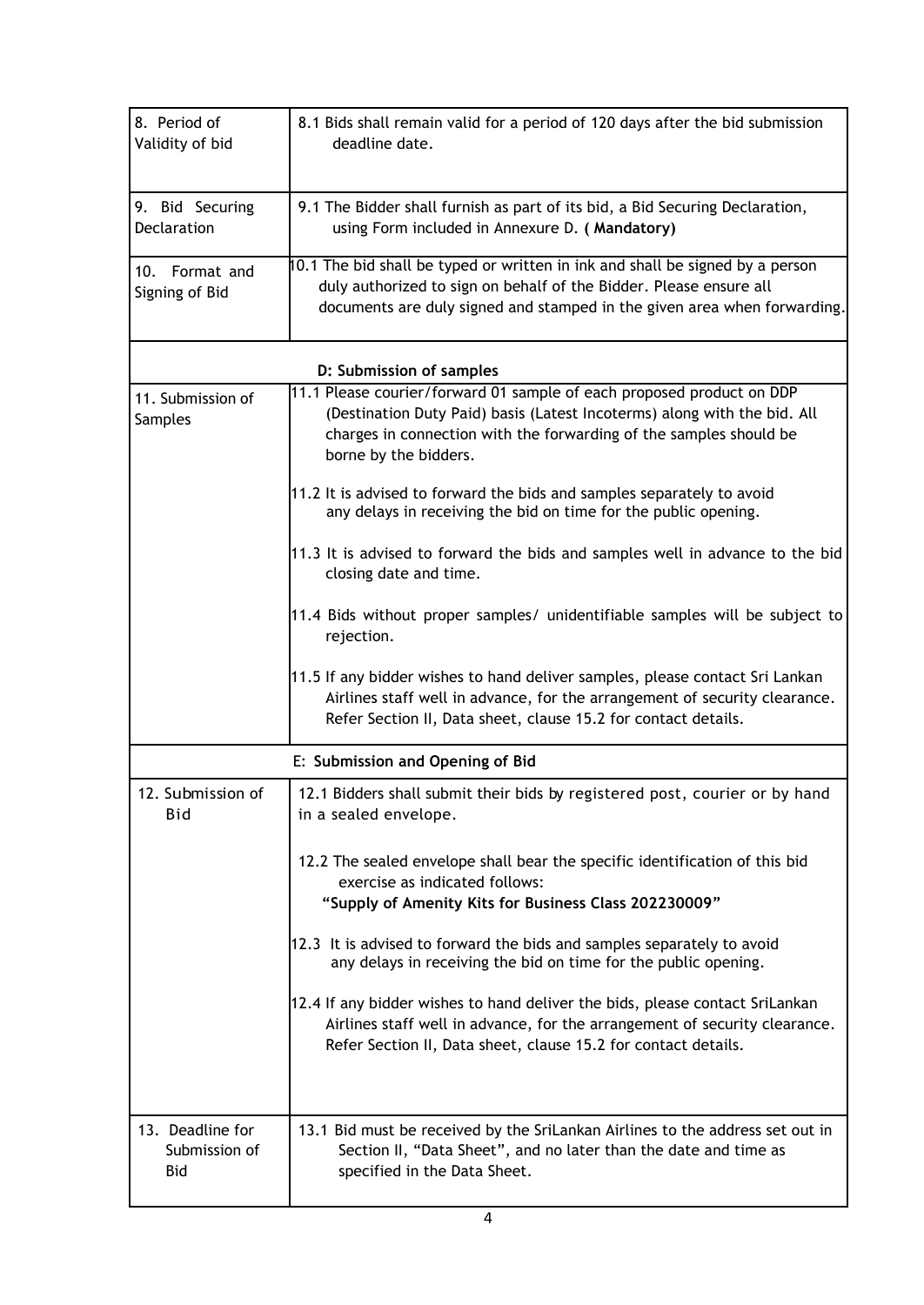| 14. Late Bid                   | 14.1 SriLankan Airlines shall reject any bid that arrives after the deadline for<br>submission of bids in accordance with ITB Clauses 12 and 13 above.                                                                                                                                                                                 |
|--------------------------------|----------------------------------------------------------------------------------------------------------------------------------------------------------------------------------------------------------------------------------------------------------------------------------------------------------------------------------------|
| 15. Opening of<br><b>Bids</b>  | 15.1 SriLankan Airlines shall conduct the opening of bids in the presence of<br>the Bidders at the address, date and time specified in the Data Sheet.                                                                                                                                                                                 |
|                                | 15.2 A representative of the bidders may be present and mark its attendance                                                                                                                                                                                                                                                            |
|                                | 15.3 If any bidder wishes to participate for bid opening, please contact<br>SriLankan Airlines staff well in advance for the arrangement of Security<br>clearance. Refer Section II, Data sheet, clause 15.2 for contact details                                                                                                       |
|                                | 15.4 Presence of the Bidder, will not necessarily ensure selection of the<br>proposed goods.                                                                                                                                                                                                                                           |
|                                | F: Evaluation and Comparison of Bid                                                                                                                                                                                                                                                                                                    |
| 16.Clarifications              | 16.1 To assist in the examination, evaluation and comparison of the bids,<br>SriLankan Airlines may, at its discretion, ask any Bidder for a<br>clarification of its bid. Any clarification submitted by a Bidder in<br>respect to its bid which is not in response to a request by the SriLankan<br>Airlines shall not be considered. |
|                                | 16.2 SriLankan Airlines' request for clarification and the response shall be<br>in writing at SriLankan Airlines' email address specified in the Data<br>Sheet.                                                                                                                                                                        |
| 17. Responsiveness<br>of Bids  | 17.1 SriLankan Airlines will determine the responsiveness of the bid to the<br>documents based on the contents of the bid received.                                                                                                                                                                                                    |
|                                | 17.2 If a bid is evaluated as not substantially responsive to the documents<br>issued, it may be rejected by the SriLankan Airlines.                                                                                                                                                                                                   |
| Evaluation<br>18.<br>of<br>bid | 18.1<br>The items will be subjected to a technical evaluation based on the<br>following criteria:                                                                                                                                                                                                                                      |
|                                | Ι.<br>Compliance for technical and general specifications in Annexure B<br>ΙΙ.<br>Relevant product testing to check suitability for on board use<br>Clientele and client feedback<br>Ш.<br>IV.<br>SriLankan Airlines' past experience with the bidders<br>٧.<br>Cost per unit and favorable credit terms                               |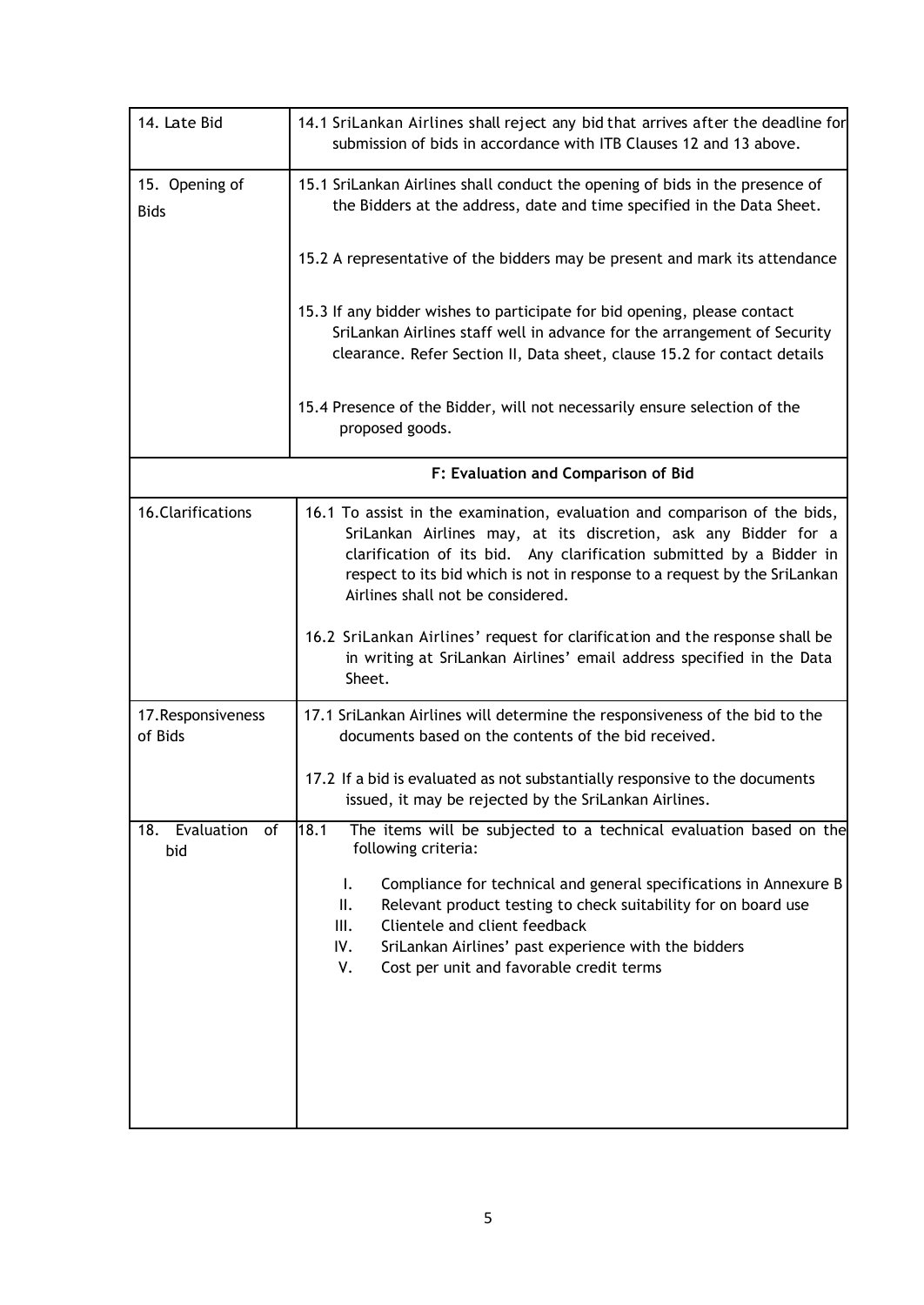| 19. SriLankan<br>Airlines' Right to<br>Accept any Bid,<br>and to Reject<br>any or all Bids. | 19.1 SriLankan Airlines reserves the right to accept or reject any bid, and to<br>annul the process and reject all bids at any time prior to acceptance,<br>without thereby incurring any liability to bidders.                                                                                                                                                                                                                                                            |
|---------------------------------------------------------------------------------------------|----------------------------------------------------------------------------------------------------------------------------------------------------------------------------------------------------------------------------------------------------------------------------------------------------------------------------------------------------------------------------------------------------------------------------------------------------------------------------|
|                                                                                             | <b>G: Award of Contract</b>                                                                                                                                                                                                                                                                                                                                                                                                                                                |
| 20. Acceptance of<br>the Bid                                                                | 20.1 SriLankan Airlines will accept the bid of the Bidder whose offer is not<br>necessarily the lowest evaluated bid and is substantially responsive to<br>the documents issued.                                                                                                                                                                                                                                                                                           |
| Notification<br>21.<br>of<br>acceptance                                                     | 21.1 SriLankan Airlines will notify the successful Bidder, in writing, that their<br>bid has been accepted.                                                                                                                                                                                                                                                                                                                                                                |
|                                                                                             | 21.2 SriLankan Airlines has the discretion to award the tender in full, part or<br>cancel the tender or award the tender to a single bidder or several<br>bidders.                                                                                                                                                                                                                                                                                                         |
|                                                                                             | 21.3 After notification, SriLankan Airlines shall complete the contract, and<br>inform the successful Bidder to sign it.                                                                                                                                                                                                                                                                                                                                                   |
|                                                                                             | 21.4 Within seven (7) days of receipt of such information, the successful<br>Bidder shall sign the contract.                                                                                                                                                                                                                                                                                                                                                               |
| Performance<br>22.<br>Bond                                                                  | 22.1 Within fourteen (14) days of the receipt of notification of award from the<br>SriLankan Airlines, the successful Bidder shall furnish the performance<br>security of 10% of the total value of the contract, using the Performance<br>Security Form included in Annexure E.                                                                                                                                                                                           |
|                                                                                             | 22.2 The performance security shall be an unconditional, irrevocable, on<br>demand bank guarantee drawn at sight in favor of the SriLankan Airlines<br>valid for the period of contract and 90 days thereafter.                                                                                                                                                                                                                                                            |
|                                                                                             | 22.3 Failure of the successful Bidder to submit the above mentioned<br>performance security or sign the contract shall constitute sufficient<br>grounds for the annulment of the award and forfeiture of the Bid<br>Security. In the event SriLankan Airlines may award the contract to the<br>next lowest evaluated bidder, whose offer is substantially responsive<br>and is determined by SriLankan Airlines to be qualified to perform the<br>contract satisfactorily. |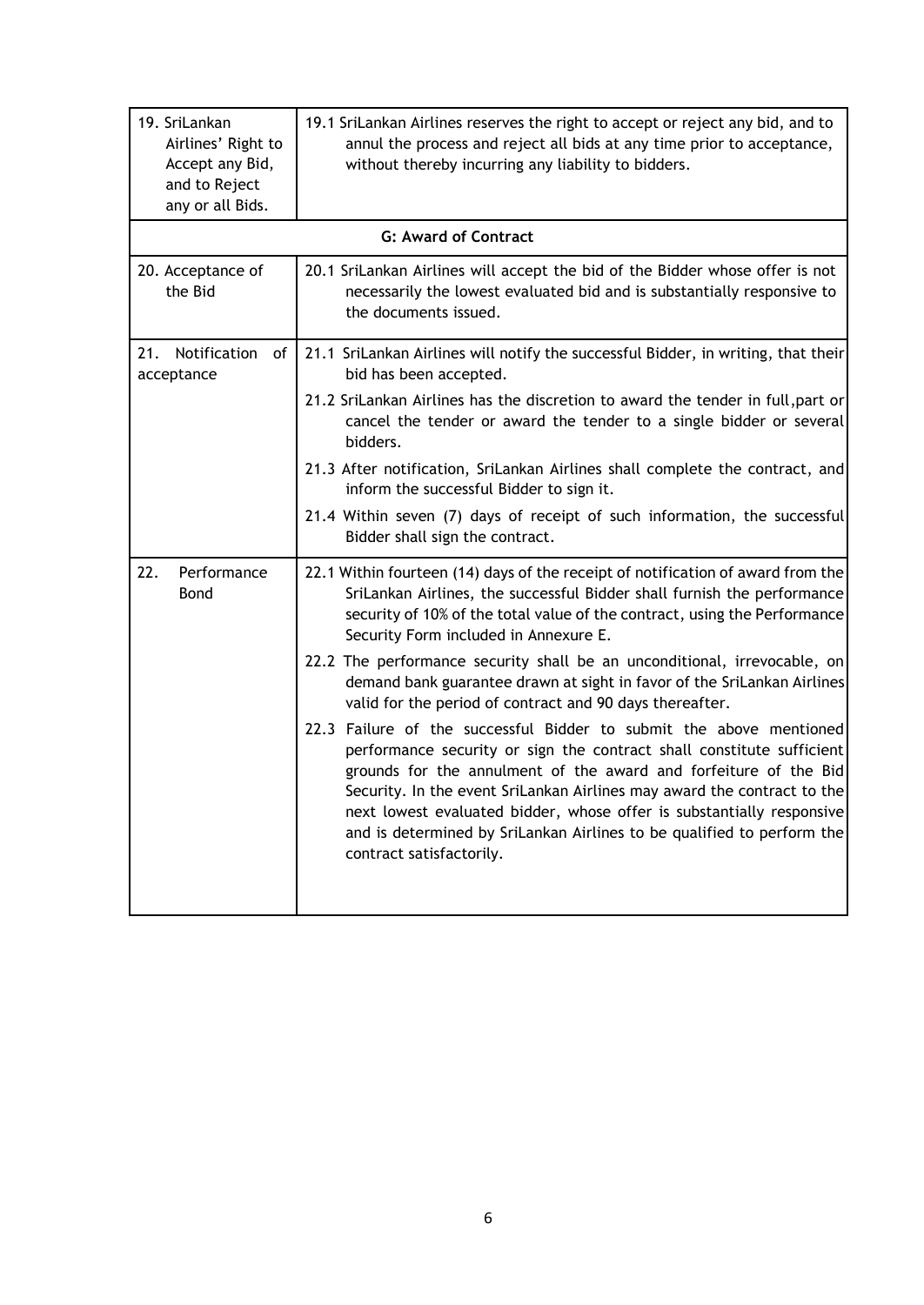| Section II: Data Sheet |  |  |  |
|------------------------|--|--|--|
|------------------------|--|--|--|

| <b>ITB Clause</b><br>Reference |                                                                                                                                                                                                                                                                                                                                                                                       |
|--------------------------------|---------------------------------------------------------------------------------------------------------------------------------------------------------------------------------------------------------------------------------------------------------------------------------------------------------------------------------------------------------------------------------------|
| 12.1                           | The address for submission of Bids is:                                                                                                                                                                                                                                                                                                                                                |
|                                | Attention: Commercial Procurement Manager (Inflight)                                                                                                                                                                                                                                                                                                                                  |
|                                | Address: Commercial Procurement Department,                                                                                                                                                                                                                                                                                                                                           |
|                                | Airline Centre, Bandaranaike International Airport,                                                                                                                                                                                                                                                                                                                                   |
|                                | Katunayake,                                                                                                                                                                                                                                                                                                                                                                           |
|                                | Sri Lanka                                                                                                                                                                                                                                                                                                                                                                             |
|                                | Details should be provided one day in advance to arrange security clearance<br>if the bidder wishes to hand deliver bids and samples/participate for bid<br>opening.                                                                                                                                                                                                                  |
| 13.1                           | Deadline for submission of bids is on or before 30 <sup>th</sup> June 2022, 1000 hrs Sri<br>Lankan Time (GMT +5:30)<br>Details should be provided one day in advance to arrange security clearance<br>if the bidder wishes to hand deliver bids and samples/participate for bid<br>opening.                                                                                           |
| 15.1                           | Opening of bids on 30 <sup>th</sup> June 2022, 1015 hrs Sri Lankan Time (GMT +5:30)                                                                                                                                                                                                                                                                                                   |
| 16.1                           | For Clarification/ handing over bids and samples/participating for bid<br>opening:<br>Telephone: +94 (0) 19733 2736/2771<br>E mail address: Himali.Samarasinghe@srilankan.com<br>anusha.fonseka@srilankan.com<br>Details should be provided one day in advance to arrange security clearance if<br>the bidder wishes to hand deliver bids and samples/participate for bid<br>opening. |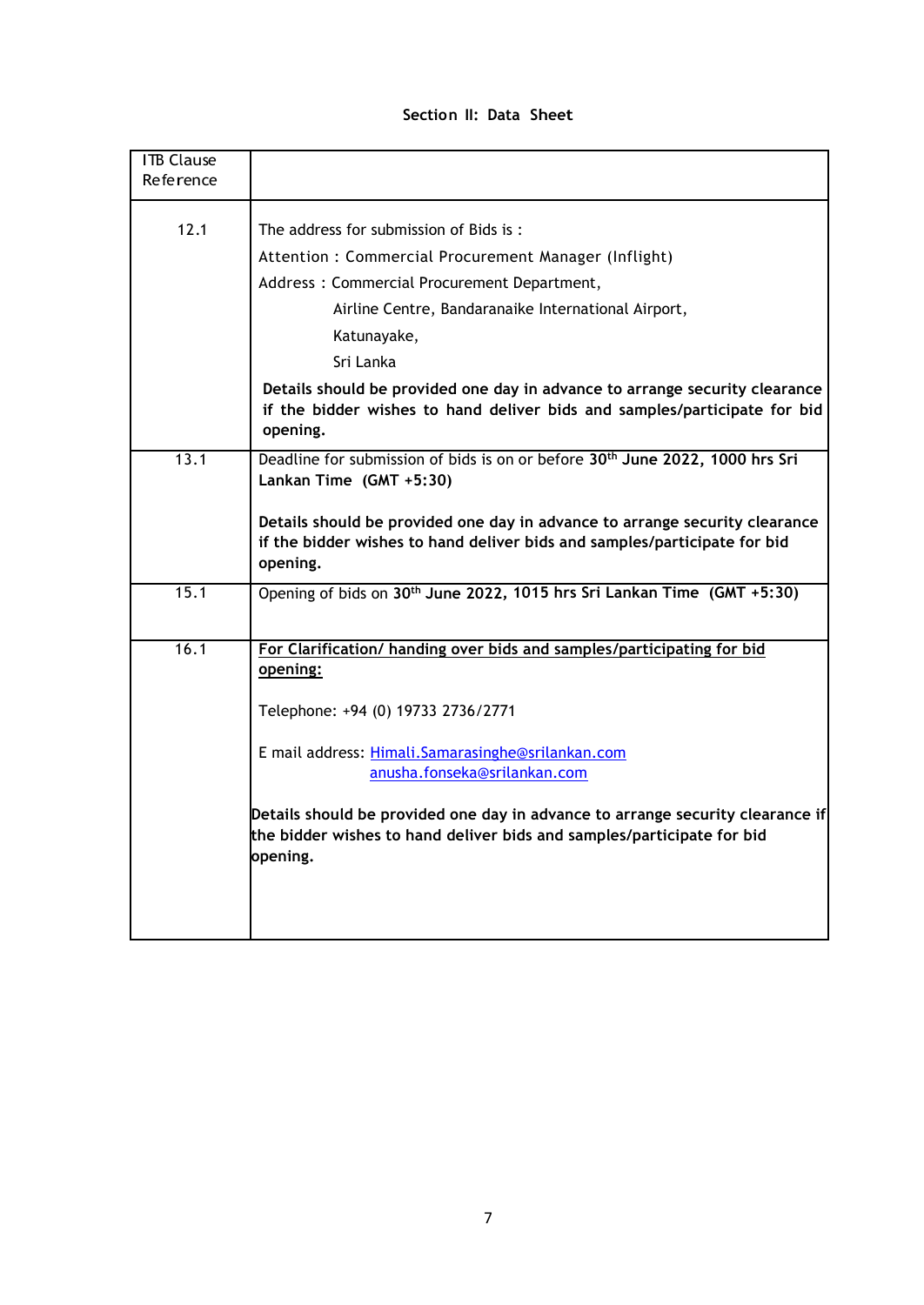## **Section III – Schedule of Requirements**

| Line<br>Item<br># | Description of Goods                    | **Estimated<br>quantity for 02<br>years | Unit of<br>Measurement | <b>Final Destination</b>                                       | <b>Delivery Date</b>                     |
|-------------------|-----------------------------------------|-----------------------------------------|------------------------|----------------------------------------------------------------|------------------------------------------|
|                   | Amenity Kits for Long<br>Haul flights   | 83,500                                  | Each                   | Bulk Stores, Katunayake, Sri   As per SLA requirement<br>Lanka |                                          |
|                   | Amenity Kits for<br>Medium Haul flights | 93,500                                  | Each                   | Bulk Stores,<br>Lanka                                          | Katunayake, Sri   As per SLA requirement |

\*\* Please note that the quantities are estimated quantities and would differ depending on passenger loads, flight frequency, destination changes, etc.

SriLankan Airlines has the discretion to award the tender in full, part or cancel the tender or award the tender to a single bidder or several bidders.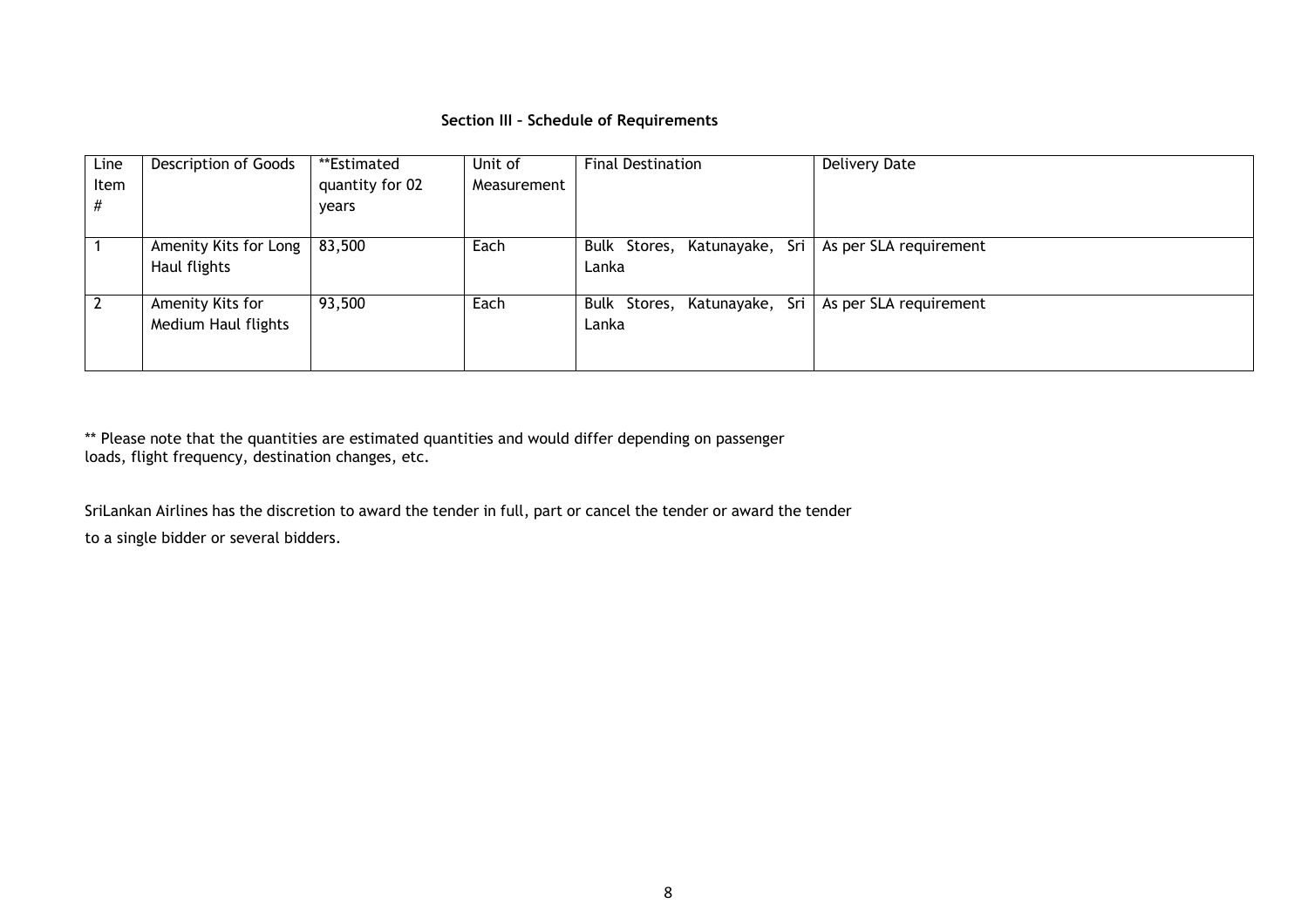## **Section IV - Bid Submission Form**

[The Bidder shall fill in this Form in accordance with the instructions indicated. No alterations to its format shall be permitted and no substitutions will be accepted.]

Date:

To: SriLankan Airlines We, the undersigned, declare that:

- (a) We have read and have no reservations to the document issued;
- (b) We agree to supply conforming to the documents issued and in accordance with the Schedule of Requirements of Supply of Amenity kits for Business Class
- (c) The unit price of our bid is: [insert the individual unit price in words and figures];
	- i. Amenity Kits for Long Haul flights-
	- ii. Amenity Kits for Medium Haul flights -
- (d) Our bid shall be valid for the time specified in ITB Clause 8.1
- (e) We understand that our bid, together with your written acceptance thereof included in your notification of award, shall constitute a binding contract between us.
- (f) We understand that you are not bound to accept the lowest evaluated bid or any other bid that you may receive.
- (g) Bid Securing Declaration is attached and same is valid for a period of 147 days after the bid submission deadline date.

Signed : ………………………………………………………………………. Name : ………………………………………………………………………. Designation : ……………………………………………………………………….

Company : ……………………………………………………………………….

(Commercial and the Registered name)

Date: ……………………………………………………………………….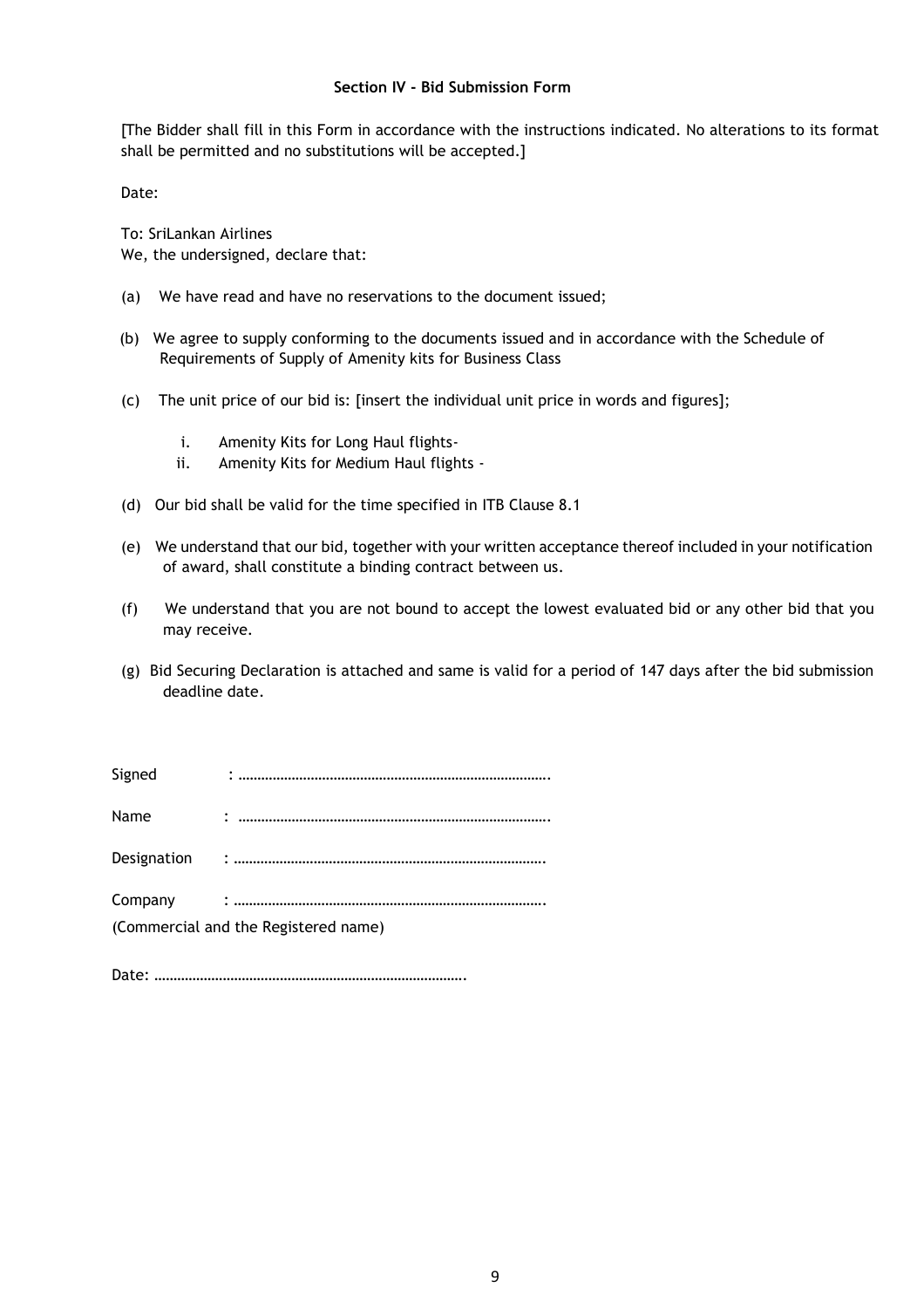## **Section V – General Conditions**

- I. If the bid is accepted, it is mandatory that the Bidder signs the Contract with SriLankan Airlines.
- II. SriLankan Airlines would carry out unannounced factory inspections during evaluation stage and during the contract period if deemed necessary and applicable.
- III. In order to ensure continuity of supply of goods/Services to SriLankan Airlines in the event of a disruption to bidder's operations, please provide details of alternative arrangements available within the agreed cost and specifications of product.
- IV. If the delivered goods are not in accordance with all agreed specifications with SriLankan Airlines, then SriLankan Airlines reserves the right to reject such goods and recover all monies paid.
- V. Please state whether your company has appointed a local agent for SriLankan Airlines (applicable only for foreign bidders), for supply & delivery of goods and services specified in this bid exercise. If so please submit a separate bidder information form including the information of local agent.
- VI. Liquidated Damages
	- a. Liquidated damages shall be applied for late deliveries.
	- b. Liquidated damages shall be determined by SriLankan Airlines and shall in any event be not less than the higher of (a) rate of one percent (01%) of the amount due for delivery per day (b) LKR 10,000 per day.
- VII. SriLankan Airlines has the discretion to award the tender in full, part or cancel the tender or award the tender to a single bidder or several bidders.
- VIII. Please note that the quantities are estimated and would differ depending on passenger loads, flight frequency, destination changes, etc.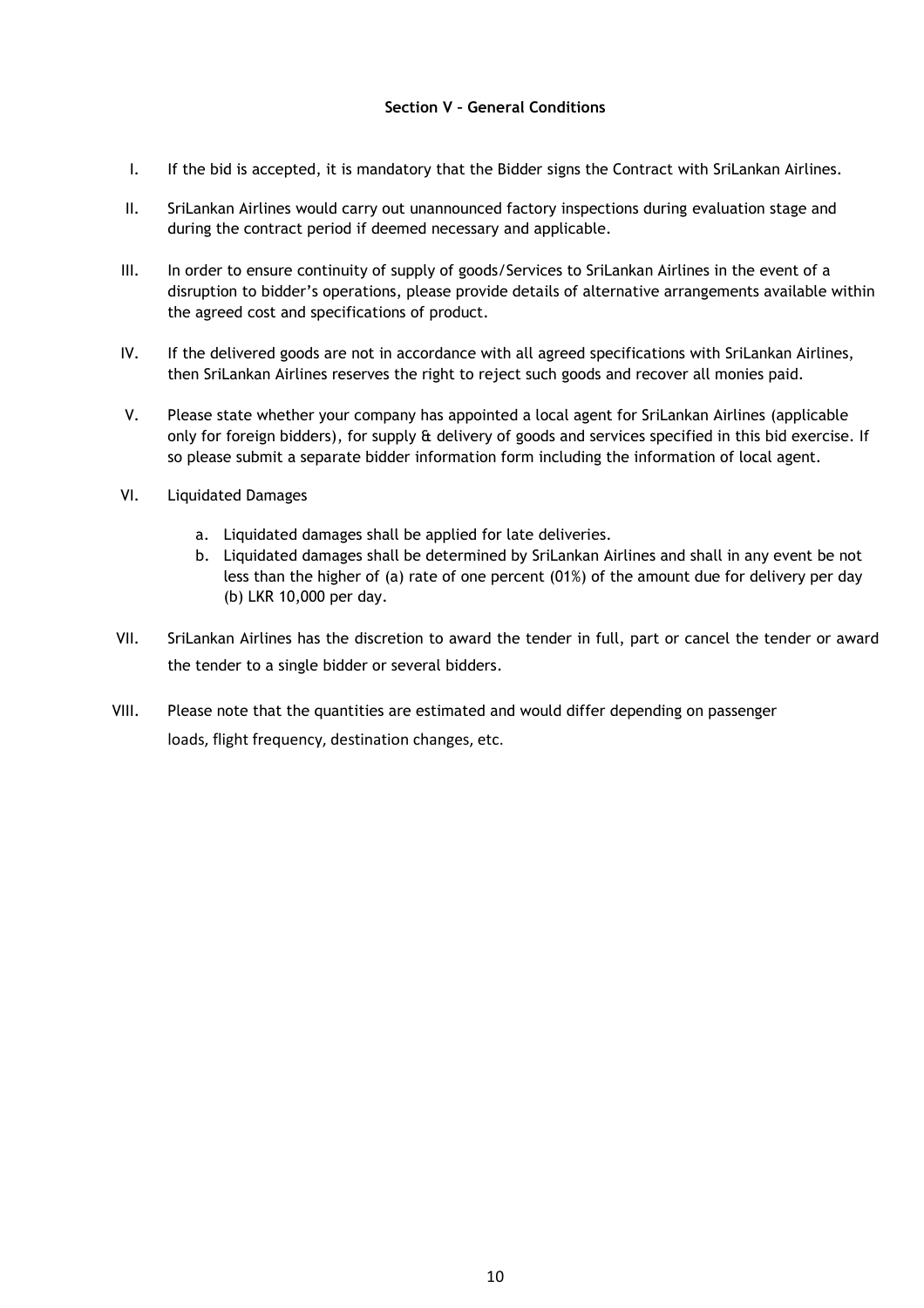## **ANNEXURE A: Bid Acknowledgement Form**

### **IMPORTANT**

All bidders shall confirm your intention to submit a bid by forwarding the duly filled Bid Acknowledgement Form, 07 working days prior to bid closing date.

Invitation for submission of bids for the Supply of Amenity Kits for Business Class, reference no: 202230009 is hereby acknowledged

You may expect to receive our bid on or before

………………………………………………………………………………

 We do not intend to submit a bid because ………………………………………………………………………………………………………………………………………………………………………. ………………………………………………………………………………………………………………………………………………………………………… …………………………………………………………………………………………………………………………………………………………………………

| Signed  |                                      |
|---------|--------------------------------------|
| Name    |                                      |
|         |                                      |
| Company | (Commercial and the Registered name) |
| Date    |                                      |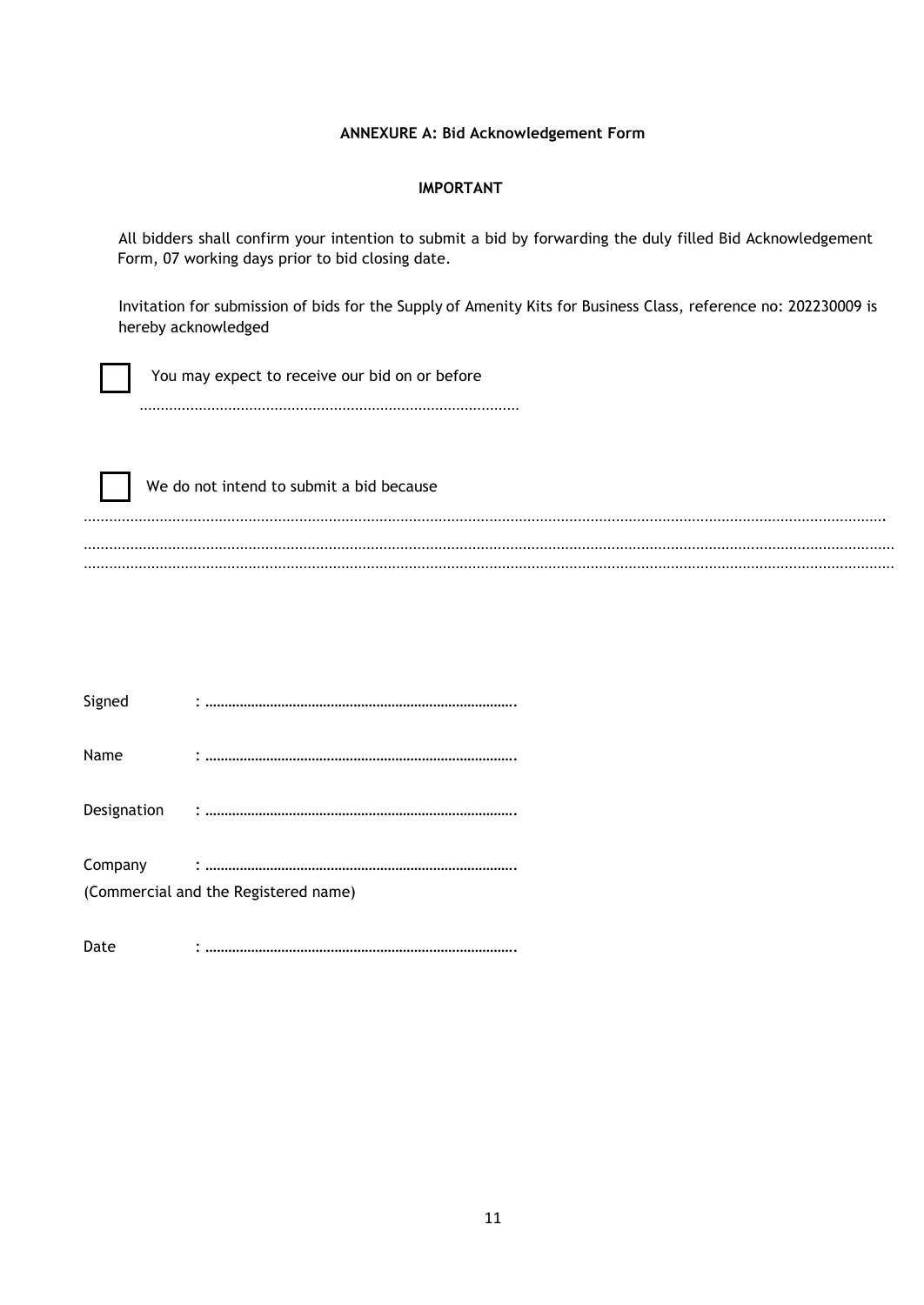## **ANNEXURE B - Technical/General Specifications & Compliance form**

Name of the Bidder : ……………………………………………………………………………………

(Commercial and the Registered name)

Name of the Principal/ Manufacturer : …………………………………………………………………………………… (Commercial and the Registered name)

| <b>Running</b><br><b>Number</b> | <b>Technical Specifications (Mandatory)</b>                                                                                                                                                                           | <b>Bidder's</b><br><b>Response</b><br>(Yes/No) | <b>Remarks</b> |
|---------------------------------|-----------------------------------------------------------------------------------------------------------------------------------------------------------------------------------------------------------------------|------------------------------------------------|----------------|
| 1.                              | Ability to provide both the amenity kits<br>1. Amenity kits for Long Haul flights<br>(for flight durations more than 7 hours)<br>2. Amenity kits for Medium Haul flights<br>(for flight durations above 5 hours)      |                                                |                |
| 2.                              | <b>Broad Design Guidelines</b><br>Amenity kits for Long Haul flights and Amenity kits<br>for Medium Haul flights to be of two distinguishable<br>designs, but should complement each other based on<br>the main theme |                                                |                |
| 3.                              | <b>Annual Theme Change</b><br>Annual theme change is required for both the kits<br>Change is required only for the pouches, the<br>contents will not be changed.                                                      |                                                |                |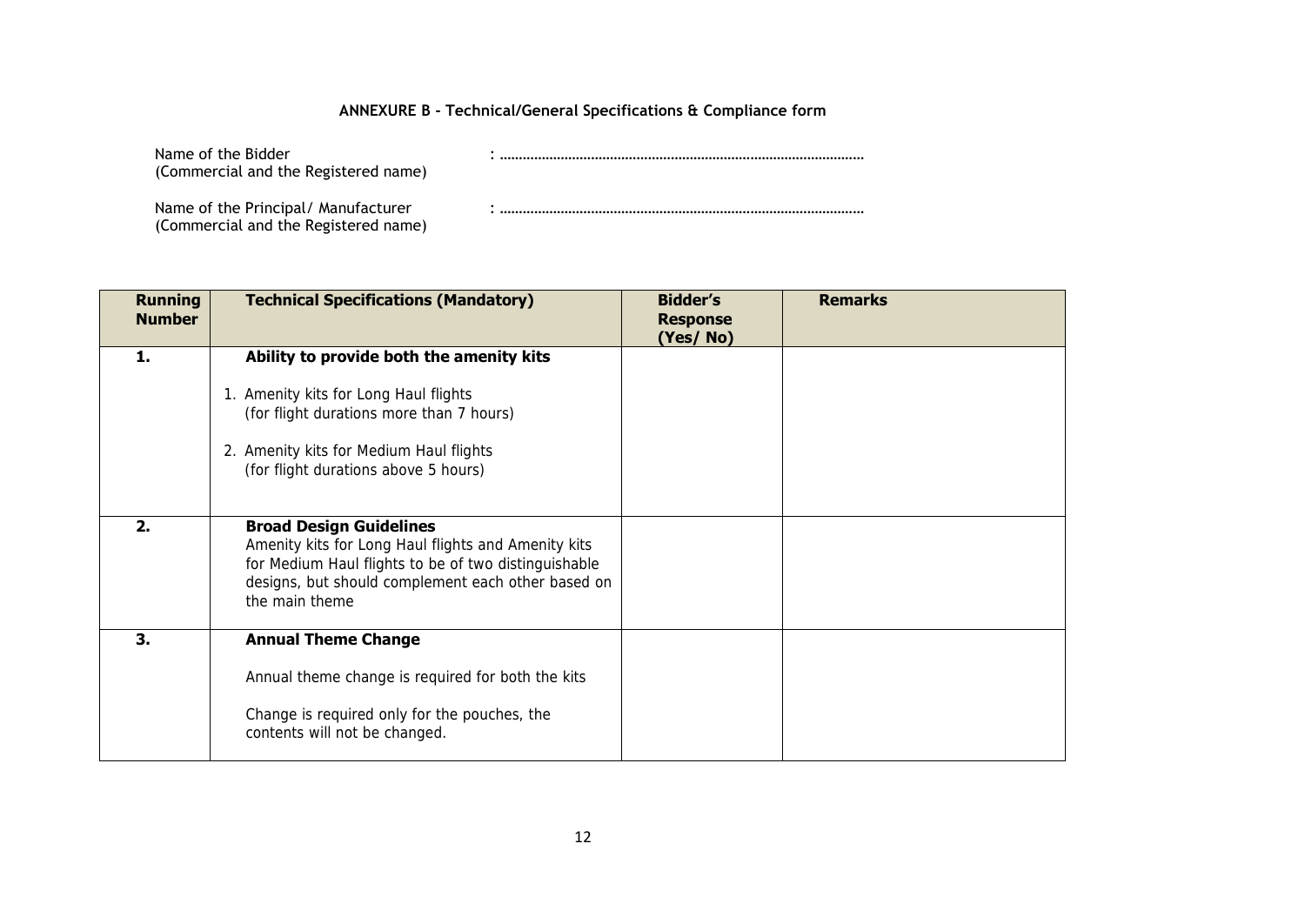| <b>Running</b><br><b>Number</b> | <b>Technical Specifications (Mandatory)</b>                                                                                                                                                                                                                                                                                                                                                                                                                                                                                                                                                                                                                                                                                                                                                                                                                                                                                                                                                                                                                                                         | <b>Bidder's</b><br><b>Response</b><br>(Yes/No) | <b>Remarks</b> |
|---------------------------------|-----------------------------------------------------------------------------------------------------------------------------------------------------------------------------------------------------------------------------------------------------------------------------------------------------------------------------------------------------------------------------------------------------------------------------------------------------------------------------------------------------------------------------------------------------------------------------------------------------------------------------------------------------------------------------------------------------------------------------------------------------------------------------------------------------------------------------------------------------------------------------------------------------------------------------------------------------------------------------------------------------------------------------------------------------------------------------------------------------|------------------------------------------------|----------------|
| 4.                              | <b>Pouch</b><br><b>Design:</b> The pouch to be used exclusively by SriLankan<br>Airlines, the proposed design/s should be elegant,<br>specially designed for SriLankan Airlines and/or branding<br>of an<br>internationally<br>accepted<br>brand/product.<br>Multipurpose and preferably as a collectable item.<br>The focus of the SriLankan Airlines product has been on<br>the natural beauty and vibrant elements of Sri Lanka (i.e.<br>blue sea, forests, waterfalls, sandy beaches, cultural<br>elements etc.). The design of the pouch should be an<br>extension of same - colour, design and/or presentation.<br>The design to be subtle and fitting to an international<br>airline.<br>Minimum number of kits that could be offered for<br>selection<br>-Long Haul kits - 3 kits<br>-Medium Haul kits -3 kits<br>* Long Haul kit and Medium Haul kit to be of two<br>distinguishable designs, but should complement each<br>other based on the main theme<br>Based on samples provided, 4 kits will be selected as<br>follows:<br>Year 1<br>Long Haul kit 1<br>Medium Haul kit 1<br>Year 2 |                                                |                |
|                                 | Long Haul kit 1<br>Medium Haul kit 1                                                                                                                                                                                                                                                                                                                                                                                                                                                                                                                                                                                                                                                                                                                                                                                                                                                                                                                                                                                                                                                                |                                                |                |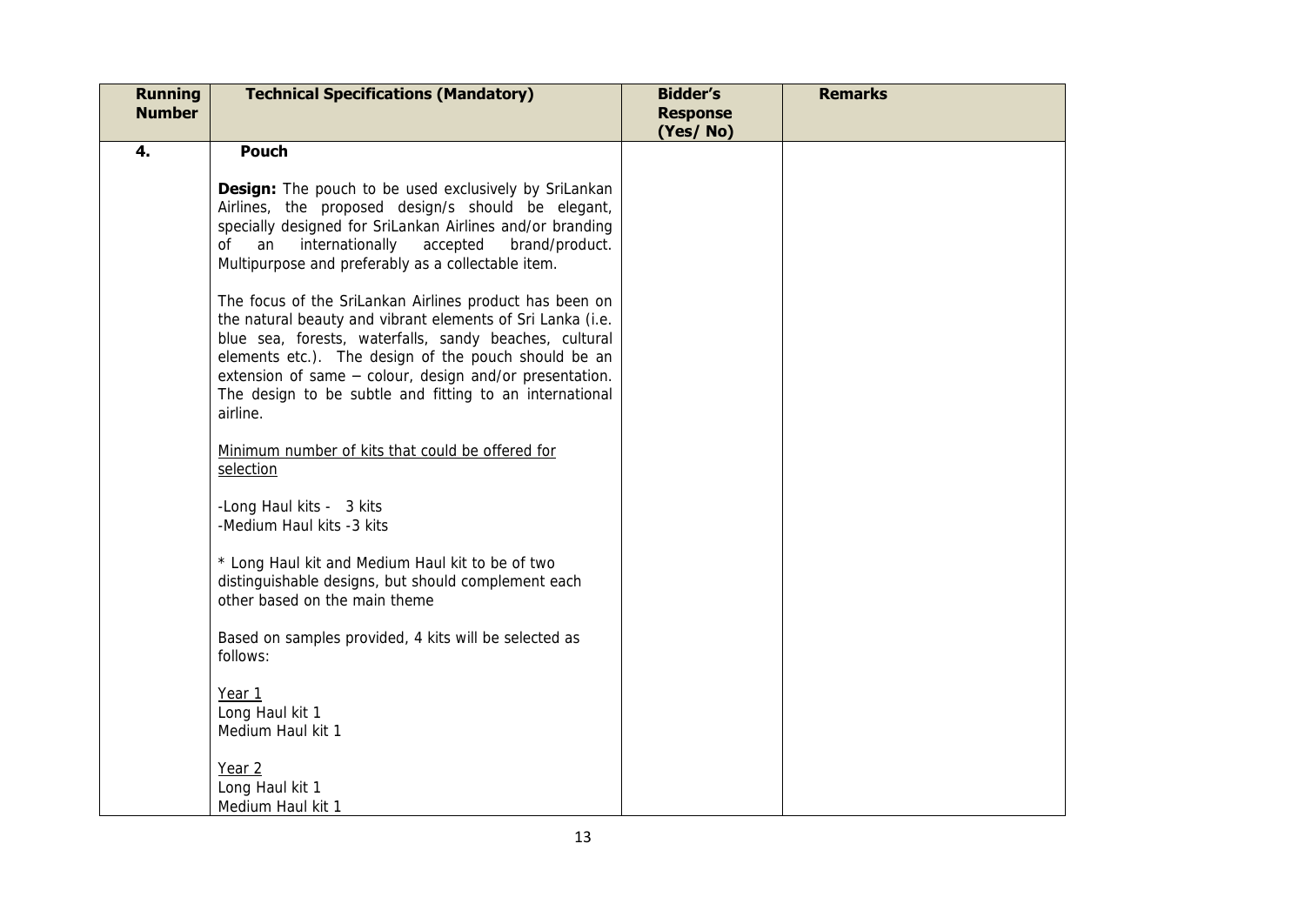| <b>Running</b><br><b>Number</b> | <b>Technical Specifications (Mandatory)</b>                                                                                                                                                              | <b>Bidder's</b><br><b>Response</b><br>(Yes/No) | <b>Remarks</b> |  |
|---------------------------------|----------------------------------------------------------------------------------------------------------------------------------------------------------------------------------------------------------|------------------------------------------------|----------------|--|
|                                 | * Please submit detailed specifications of the bag,<br>inclusive of the material/s proposed, colour options<br>available and design themes offered and any other<br>relevant information for evaluation. |                                                |                |  |
|                                 | ** Sample references used in the bidding document<br>should be marked on the samples.                                                                                                                    |                                                |                |  |
|                                 | *** The long haul kit and the respective medium haul kit<br>to be packed together for easy identification.                                                                                               |                                                |                |  |
|                                 | Size: A suitable size for onboard use considering limited<br>space available for stowage.                                                                                                                |                                                |                |  |
|                                 | <b>Branding:</b> SriLankan Airlines branding (Corporate logo<br>and /or the word 'SriLankan') to be included in the<br>pouch.                                                                            |                                                |                |  |
|                                 | * Please specify the proposed locations and methods for<br>branding                                                                                                                                      |                                                |                |  |
| $\overline{5}$ .                | <b>Inner Contents</b>                                                                                                                                                                                    |                                                |                |  |
|                                 | The brands offered should be internationally accredited<br>and could include natural/organic products.                                                                                                   |                                                |                |  |
| 6.                              | <b>Contents for Long Haul Amenity Kits (Mandatory)</b>                                                                                                                                                   |                                                |                |  |
|                                 | 1 Moisturizer: Maximum of 20ml                                                                                                                                                                           |                                                |                |  |
|                                 | 1 Lip balm: Maximum of 4g                                                                                                                                                                                |                                                |                |  |
|                                 | 1 Sanitizer bottle: Maximum of 30ml                                                                                                                                                                      |                                                |                |  |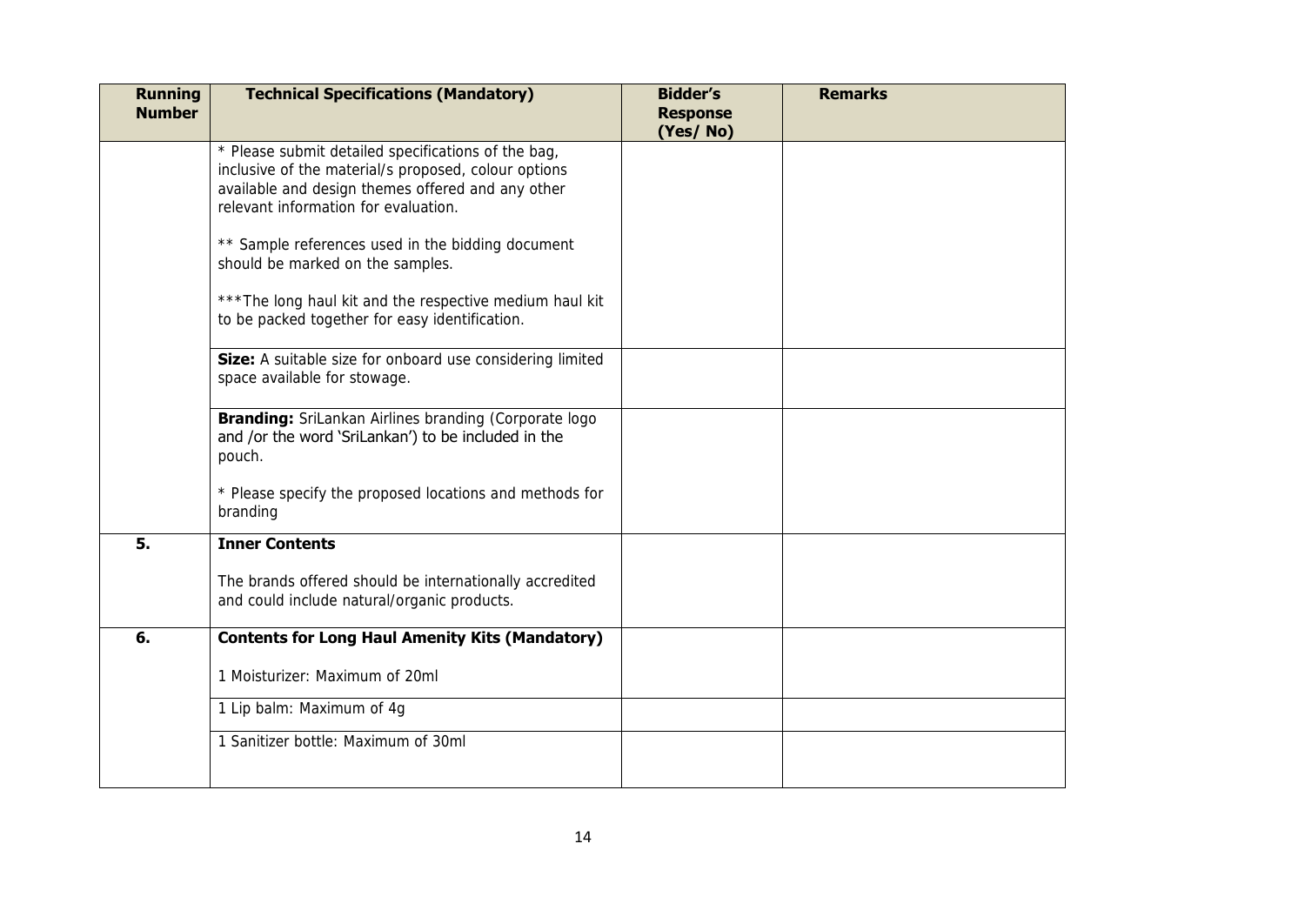| <b>Running</b><br><b>Number</b> | <b>Technical Specifications (Mandatory)</b>                                                                                                                                                             | <b>Bidder's</b><br><b>Response</b><br>(Yes/No) | <b>Remarks</b> |
|---------------------------------|---------------------------------------------------------------------------------------------------------------------------------------------------------------------------------------------------------|------------------------------------------------|----------------|
|                                 | 1 Dental set:<br>Inclusive of a toothbrush with protective cap and a<br>toothpaste<br>Toothpaste of a reputed brand<br>Net weight- Maximum of 5g.<br>Biodegradable/environmentally friendly options are |                                                |                |
|                                 | welcome for toothbrush and packaging.                                                                                                                                                                   |                                                |                |
|                                 | 1 set of Earplugs<br>Please specify the brand                                                                                                                                                           |                                                |                |
|                                 | Packed in a paper/cardboard presentation box/pouch<br>Print:<br>Words 'Ear plugs' in front and Word mark 'SriLankan'<br>with the logo to be printed on the reverse                                      |                                                |                |
|                                 | 1 Comb/brush<br>Should be of standard size                                                                                                                                                              |                                                |                |
|                                 | 1 Pack of Paper Face Tissues<br>Minimum of 3 tissues<br>Packed in paper or biodegradable material.                                                                                                      |                                                |                |
|                                 | Print:<br>Words 'Paper face tissues 'and Word mark 'SriLankan'<br>with the logo to be printed on the front                                                                                              |                                                |                |
|                                 | 1 brand leaflet of cosmetics<br>1 Leaflet explaining the theme of the amenity kit                                                                                                                       |                                                |                |
|                                 | *In addition to above mandatory items, the bidder has<br>the option of proposing value additions and/or new<br>inclusions. Please mention same separately with<br>individual prices.                    |                                                |                |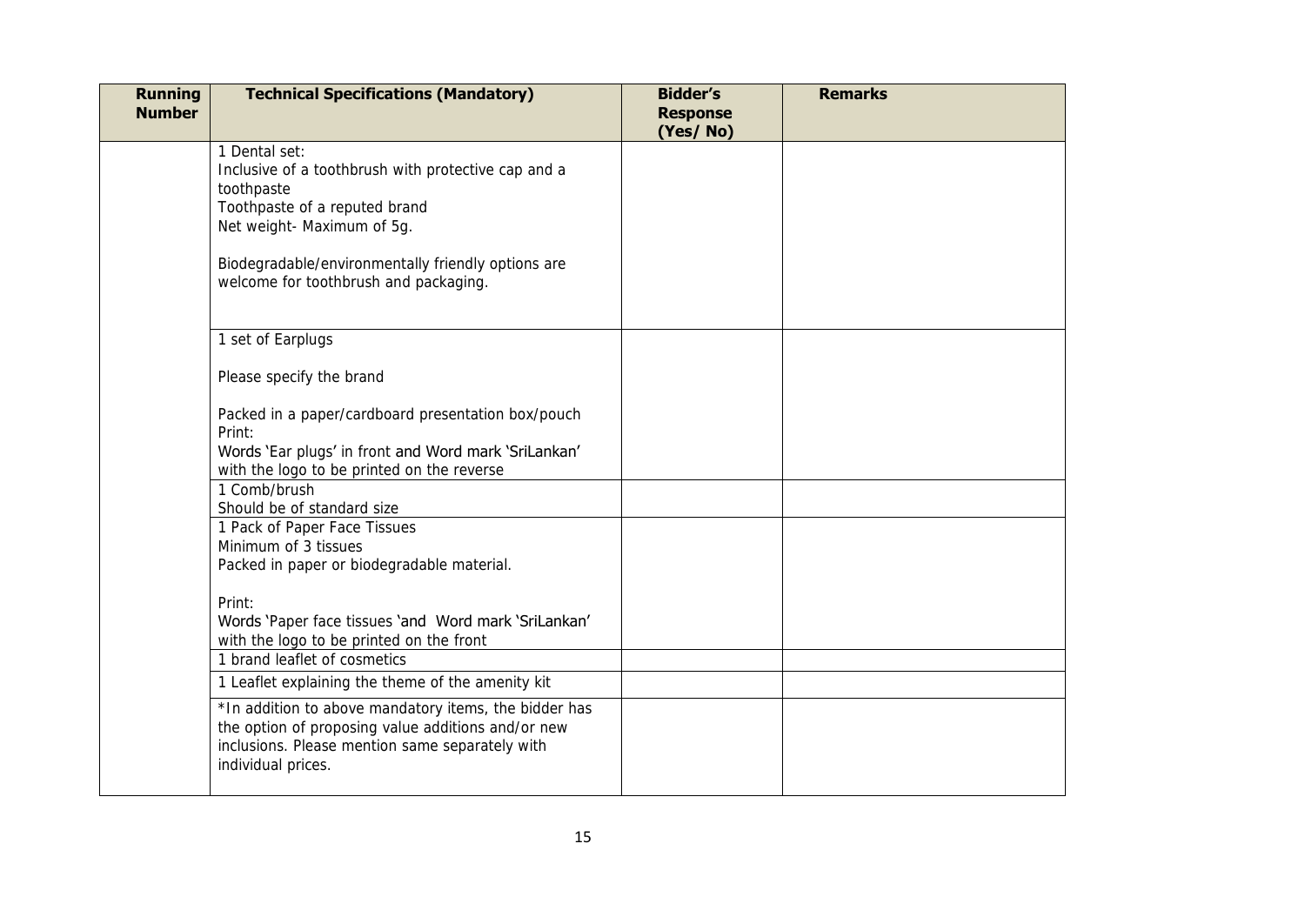| <b>Running</b><br><b>Number</b> | <b>Technical Specifications (Mandatory)</b>                                                                                                                                          | <b>Bidder's</b><br><b>Response</b><br>(Yes/No) | <b>Remarks</b> |  |
|---------------------------------|--------------------------------------------------------------------------------------------------------------------------------------------------------------------------------------|------------------------------------------------|----------------|--|
| 7.                              | <b>Contents for Medium Haul Kits (Mandatory)</b><br>1 Moisturizer: Maximum of 20ml                                                                                                   |                                                |                |  |
|                                 | 3 Hand Sanitizer wipes or gel sachets                                                                                                                                                |                                                |                |  |
|                                 | Print-name of the product in front, usage instructions and<br>other mandatory details on the reverse<br>(refer point 8)                                                              |                                                |                |  |
|                                 | 1 Lip balm: Maximum of 4g                                                                                                                                                            |                                                |                |  |
|                                 | 1 set of Earplugs                                                                                                                                                                    |                                                |                |  |
|                                 | Please specify the brand                                                                                                                                                             |                                                |                |  |
|                                 | Packed in a paper/cardboard presentation box/pouch                                                                                                                                   |                                                |                |  |
|                                 | Print:<br>Words 'Ear plugs' in front and Word mark 'SriLankan'<br>with the logo to be printed on the reverse                                                                         |                                                |                |  |
|                                 | 1 Comb/brush<br>Should be of standard size                                                                                                                                           |                                                |                |  |
|                                 | 1 Pack of Paper Face Tissues<br>Minimum of 3 tissues<br>Packed in paper or biodegradable material.                                                                                   |                                                |                |  |
|                                 | Print:<br>Words 'Paper face tissues 'and Word mark 'SriLankan'<br>with the logo to be printed on the front                                                                           |                                                |                |  |
|                                 | 1 brand leaflet of cosmetics                                                                                                                                                         |                                                |                |  |
|                                 | 1 leaflet explaining the theme of the amenity kit                                                                                                                                    |                                                |                |  |
|                                 | *In addition to above mandatory items, the bidder has<br>the option of proposing value additions and/or new<br>inclusions. Please mention same separately with<br>individual prices. |                                                |                |  |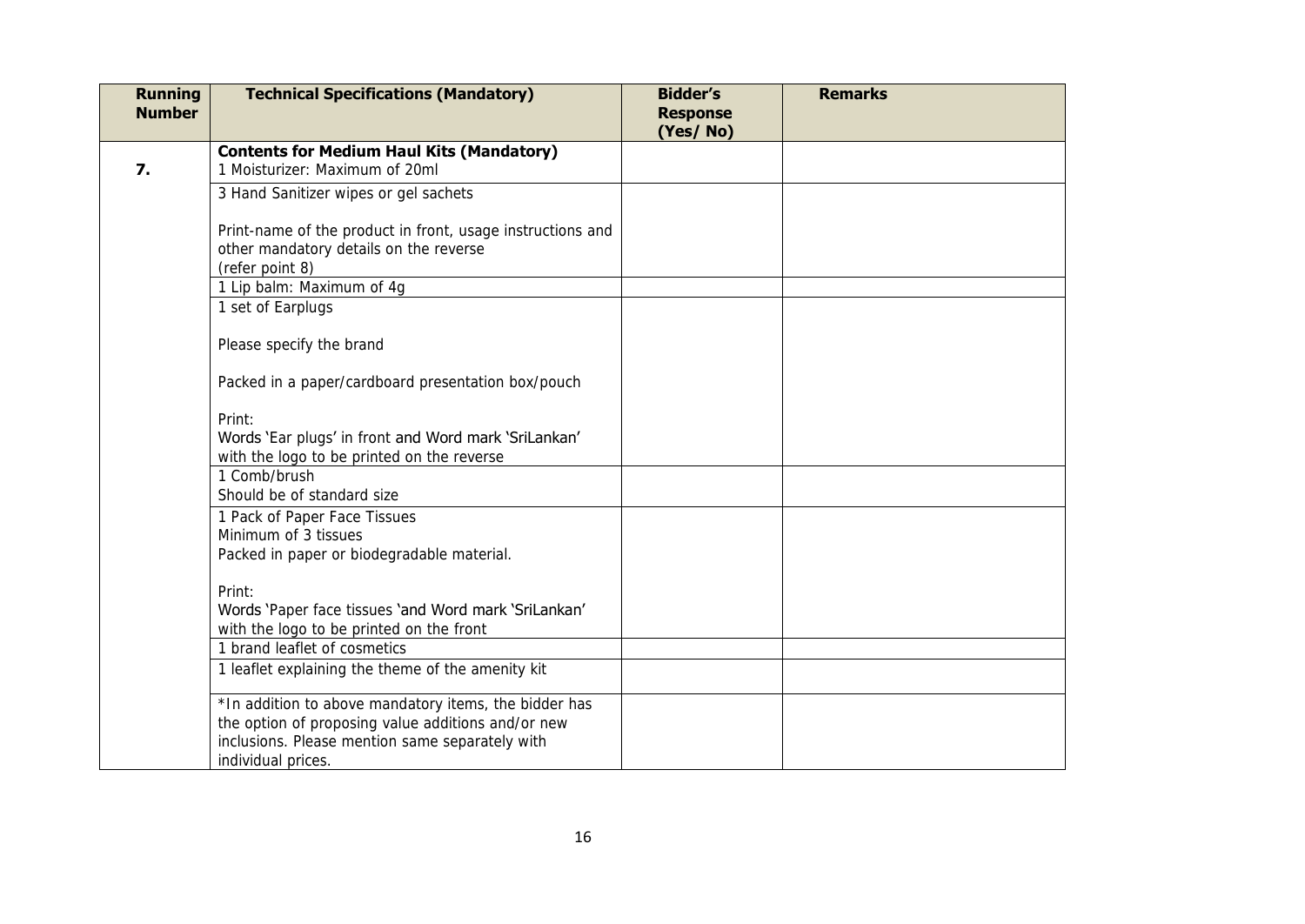| <b>Running</b><br><b>Number</b> | <b>Technical Specifications (Mandatory)</b>                                                                                                                                           | <b>Bidder's</b><br><b>Response</b><br>(Yes/No) | <b>Remarks</b> |
|---------------------------------|---------------------------------------------------------------------------------------------------------------------------------------------------------------------------------------|------------------------------------------------|----------------|
| 8.                              | General requirements for cosmetics and other<br>inner contents                                                                                                                        |                                                |                |
|                                 | <b>Dermatologically tested</b><br>Cosmetics should be dermatologically tested and require<br>proof of certification.                                                                  |                                                |                |
|                                 | *Please attach relevant reports to the bid                                                                                                                                            |                                                |                |
|                                 | <b>Shelf life</b><br>Please specify the shelf life of each item                                                                                                                       |                                                |                |
|                                 | Each item should carry a shelf life of minimum 85% at the<br>time of receipt to SriLankan Airlines stores.                                                                            |                                                |                |
|                                 | <b>Print on packaging</b><br>Mandatory details should be printed on the packaging<br>i.e. date of manufacture, date of expiry, batch code active<br>ingredients, manufacturer details |                                                |                |
|                                 | <b>Packaging</b>                                                                                                                                                                      |                                                |                |
|                                 | Packaging should leak proof and suitable for temperature<br>variances associated with air travel and withstand<br>pressure differences on board                                       |                                                |                |
| 9.                              | <b>Packaging of the Amenity Kits</b><br>Each kit to be individually wrapped with<br>compostable/biodegradable packaging and to be made<br>tamper proof. i.e tamper proof sticker etc. |                                                |                |
|                                 | (If a compostable/ biodegradable polythene bag is used,<br>it should be a self-adhesive bag with flap)                                                                                |                                                |                |
|                                 | The long haul amenity kit and medium haul amenity kit<br>should be distinguishable from the packaging                                                                                 |                                                |                |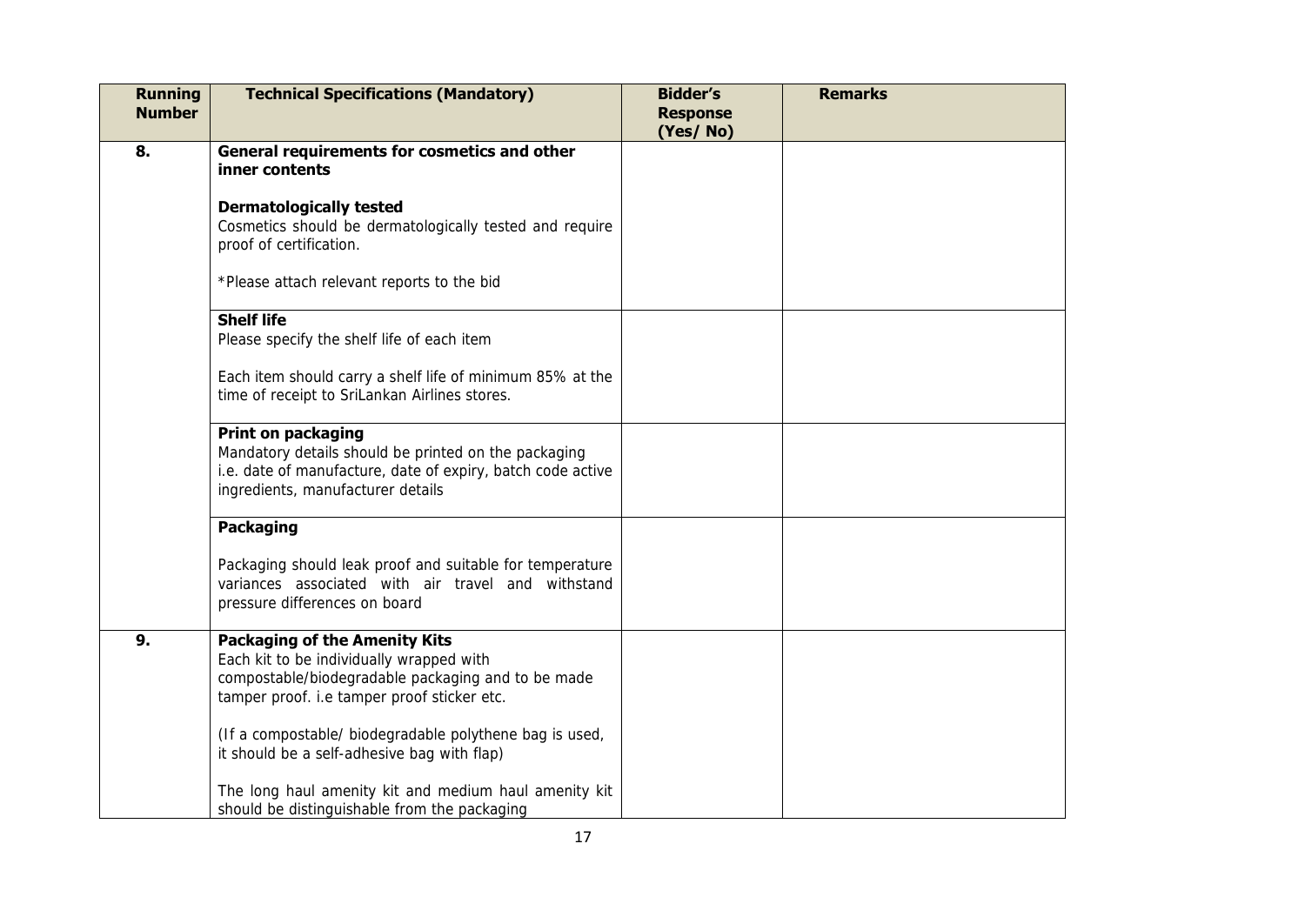| <b>Running</b><br><b>Number</b> | <b>Technical Specifications (Mandatory)</b>                                                                                       | <b>Bidder's</b><br><b>Response</b><br>(Yes/No) | <b>Remarks</b> |
|---------------------------------|-----------------------------------------------------------------------------------------------------------------------------------|------------------------------------------------|----------------|
|                                 | Print:<br>Planet friendly SriLankan' logo to be printed on the front<br>of the packaging along with SriLankan Airlines branding.  |                                                |                |
|                                 | Srilankan Airlines                                                                                                                |                                                |                |
| 10.                             | <b>Packing</b>                                                                                                                    |                                                |                |
|                                 | Please specify the number of kits per carton                                                                                      |                                                |                |
|                                 | The kits should not be crumpled due to tight packing in<br>the carton                                                             |                                                |                |
|                                 | Cartons should be suitable for sea freighting/air freighting<br>and withstand any adverse conditions when transporting.           |                                                |                |
|                                 | Please mention the quantity that could be accommodated<br>in a 20" container                                                      |                                                |                |
|                                 | <b>Carton Printing</b>                                                                                                            |                                                |                |
|                                 | Item code, quantity per carton, to be printed on each<br>carton.<br>(If differ, please specify)                                   |                                                |                |
| 11.                             | <b>Limited Edition Kits</b>                                                                                                       |                                                |                |
|                                 | Customize amenity kits based on special promotional<br>campaigns, once per year.                                                  |                                                |                |
|                                 | The overall dimensions and material of the pouch to<br>remain the same. Change is only applicable for the colour<br>and/or print. |                                                |                |
|                                 | Base contents will be similar to the Long Haul kit.                                                                               |                                                |                |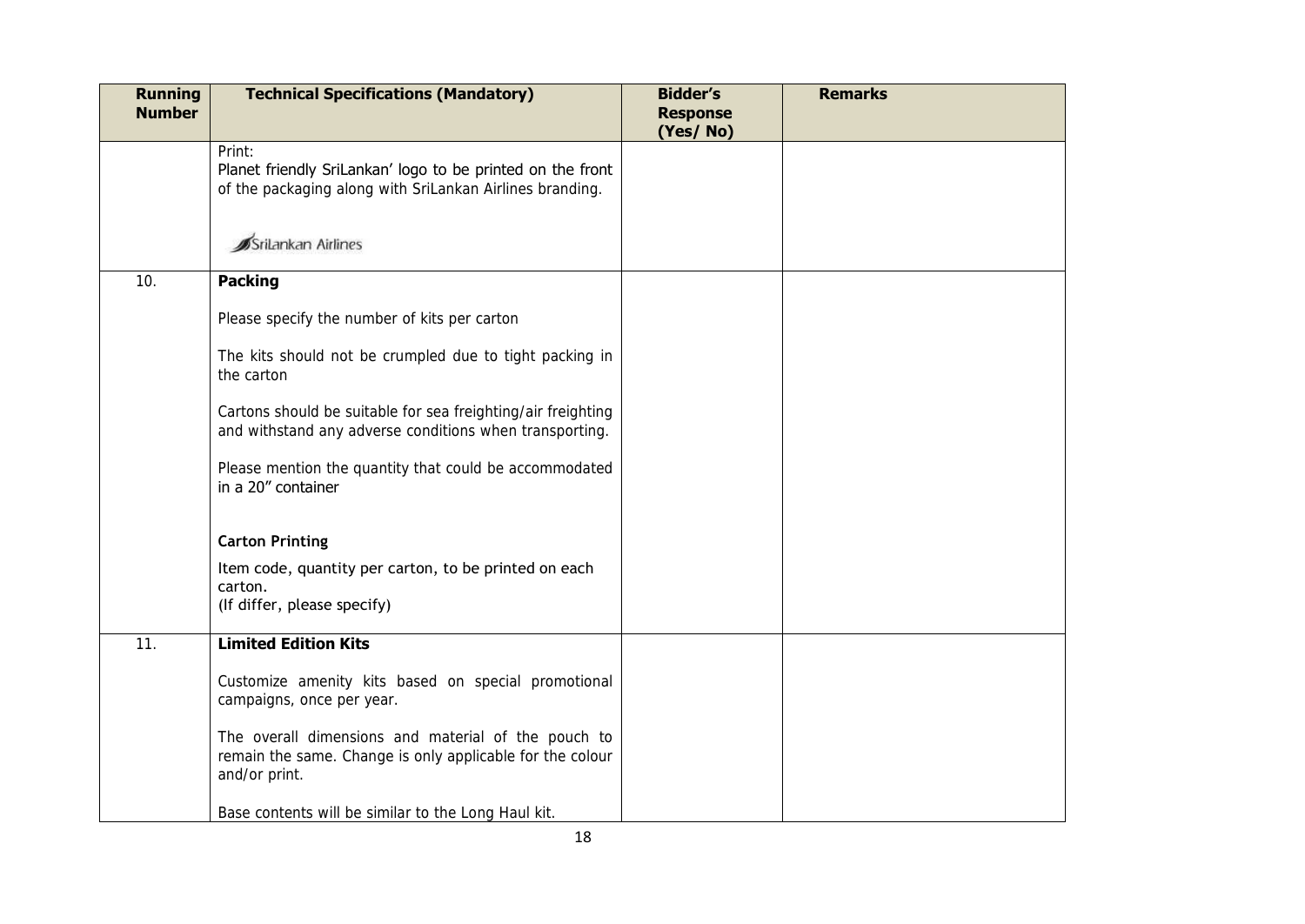| <b>Running</b><br><b>Number</b> | <b>Technical Specifications (Mandatory)</b>                                                 | <b>Bidder's</b><br><b>Response</b><br>(Yes/No) | <b>Remarks</b> |
|---------------------------------|---------------------------------------------------------------------------------------------|------------------------------------------------|----------------|
|                                 | Estimated Quantity per annum- 1,000 kits                                                    |                                                |                |
|                                 | Please mention the estimated price per limited edition kit<br>separately                    |                                                |                |
|                                 | Please specify the lead time for design concept finalization<br>and production of the kits. |                                                |                |

| <b>Running</b><br><b>Number</b> | <b>General Specifications</b>                                                                                                       | <b>Bidder's</b><br><b>Response</b><br>(Yes/No) | <b>Remarks</b> |
|---------------------------------|-------------------------------------------------------------------------------------------------------------------------------------|------------------------------------------------|----------------|
|                                 | Quality standards of manufacturing and<br>assembling factories                                                                      |                                                |                |
|                                 | All manufacturing facilities and assembling facilities to<br>adhere to international standards and good manufacturing<br>practices. |                                                |                |
|                                 | Please specify the accreditations available at each location                                                                        |                                                |                |
| 2.                              | <b>Deliveries</b>                                                                                                                   |                                                |                |
|                                 | Minimum of 04 deliveries per annum<br>(if differ, pls specify)                                                                      |                                                |                |
| 3.                              | Confirmation to the clauses in the contract                                                                                         |                                                |                |
| 4.                              | <b>Confirmation to provide the Performance Bond</b><br>10% from the total contract value                                            |                                                |                |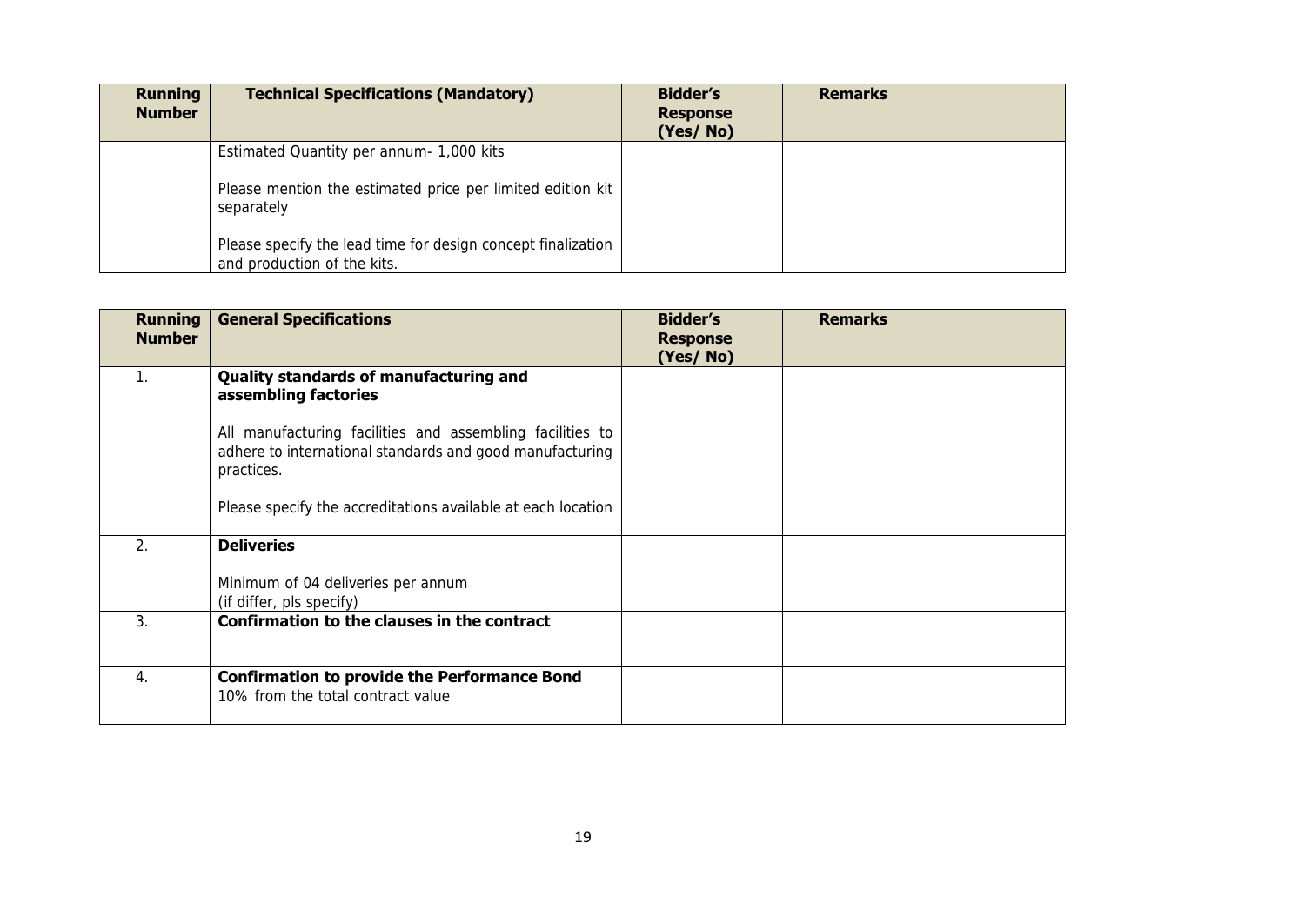#### **ANNEXURE C: Price Schedule Form**

Name of the Bidder (Commercial and the Registered name) : ……………………………………………………………………………………..

Name of the Principal/ Manufacturer : …………………………………………………………………………………… (Commercial and the Registered name)

| Line<br>Item<br>$N^{\circ}$ | Description of<br>Goods                         | Estimated<br>Quantity for<br>02 years | Unit of<br>Measure | Country of<br>Origin/<br>manufacture | <b>Local Bidders</b><br>Unit price in LKR<br>(Excluding VAT)<br>(Delivery to bulk<br>store) |                        | Foreign Bidders<br>Unit price in foreign currency   | Payment<br>Term | Lead Time<br>Production +<br>Delivery) | Remarks |
|-----------------------------|-------------------------------------------------|---------------------------------------|--------------------|--------------------------------------|---------------------------------------------------------------------------------------------|------------------------|-----------------------------------------------------|-----------------|----------------------------------------|---------|
|                             |                                                 |                                       |                    |                                      |                                                                                             | CFR-CMB<br>Sea freight | FCA-<br>Air freight<br>(pls specify the<br>Airport) |                 |                                        |         |
|                             | <b>Amenity Kits</b><br>for Long Haul<br>flights | 83,500                                | each               |                                      |                                                                                             |                        |                                                     |                 |                                        |         |
| $\overline{2}$              | Amenity Kits<br>for Medium<br>Haul flights      | 93,500                                | each               |                                      |                                                                                             |                        |                                                     |                 |                                        |         |

**Please submit your best and final offer.** 

**\*Foreign bidders please quote both for CFR-CMB and FCA basis** 

*Bid Validity :……………………………………… Bid Declaration: Attached/ Not Attached (to be attached with the bid)* 

*Name: ……………………………………… [Name of person signing the Bid]* 

*Signature:*…………………………………… *[Signature of person signing the Bid]*

*Designation*:…………………………………… *[Designation of person signing the Bid with frank] Date:* ……………………… *[Insert date]*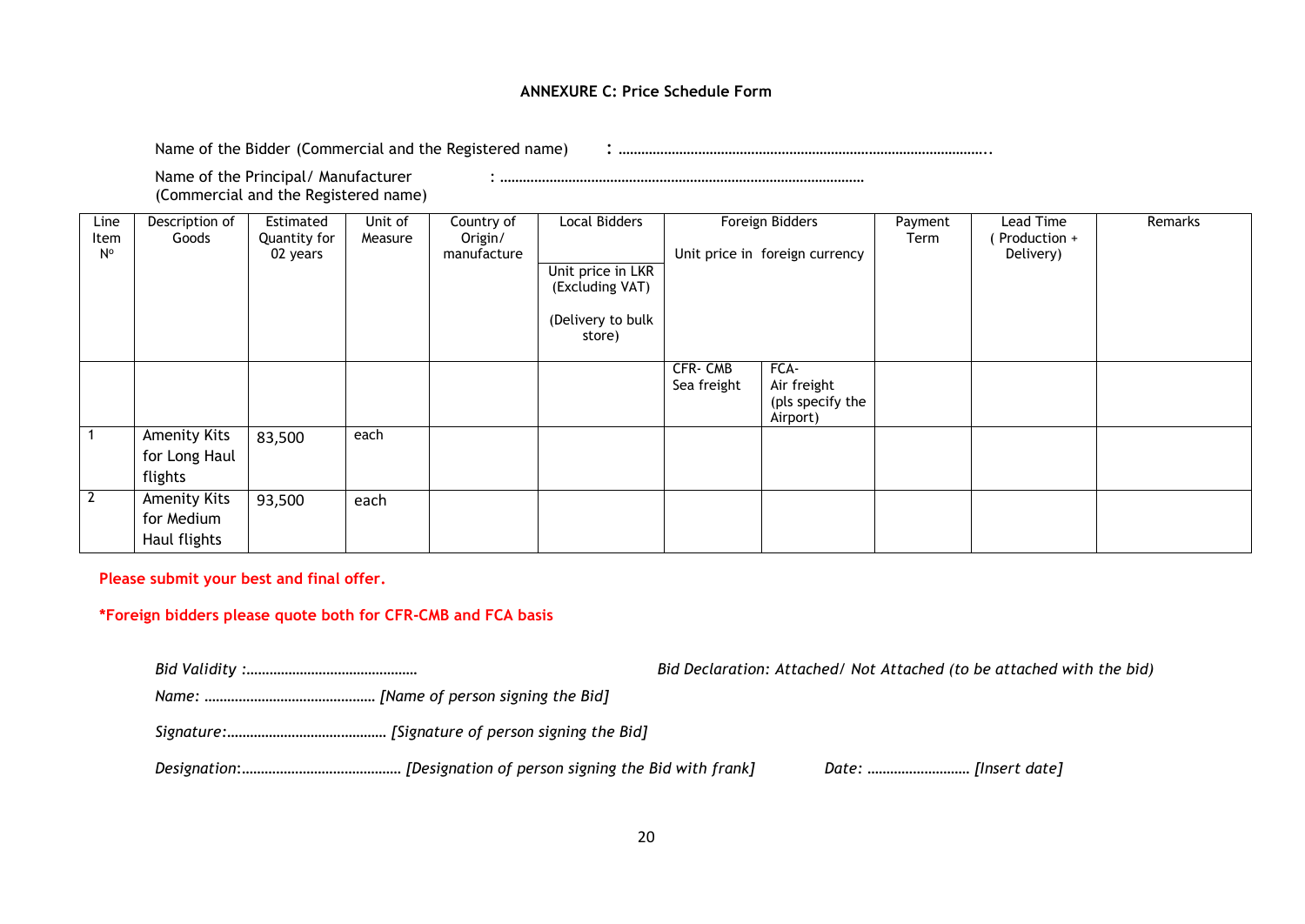## **ANNEXURE D : Bid Securing Declaration**

*[The Bidder shall fill in this form in accordance with the instructions indicated in brackets]*  Date: ------------*[insert date by bidder]*  \*Name of contract –*[insert name]* \*Invitation for Bid No: ---------*[insert number]*  \*To: ----------*[insert the name of the Purchaser (SriLankan Airlines)]* 

We, the undersigned, declare that;

- 1. We understand that, according to instructions to bidders (hereinafter "the ITB"), bids must be supported by a bid-securing declaration;
- 2. We accept that we shall be suspended from being eligible for contract award in any contract where bids have being invited by SriLankan Airlines, for the period of time of *two years* starting on *the latest date set for closing of bids of this bid*, if we;
	- (a) withdraw our Bid during the period of bid validity period specified; or
	- (b) do not accept the correction of errors in accordance with the Instructions to Bidders of the Bidding Document; or
	- (c) having been notified of the acceptance of our Bid by you, during the period of bid validity, (i) fail or refuse to execute the Contract Form, if required in accordance with the ITB.
- 3. We understand this bid securing declaration shall expire if we are not the successful bidder, upon the earlier of (i) our receipt of a copy of your notification to the Bidder that the bidder was unsuccessful; or (ii) twenty-eight days after the expiration of our bid.
- 4. We understand that if we are a JV, the Bid Securing Declaration must be in the name of JV that submits the bid. If the JV has not been legally constituted at the time of bidding, the Bid Securing Declaration shall be in the names of all future patterns as named in the letter of intent.

Signed *[insert signature(s) of authorized representative]* In the Capacity of *[insert title]*  Name *[insert printed or typed name]*  Duly authorized to sign the bid for and on behalf of *[insert authorizing entity]*  Dated on *[insert day]* day of *[insert month], [insert year]*  Company : ……………………………………………………………………….

*[Commercial and the Registered name]*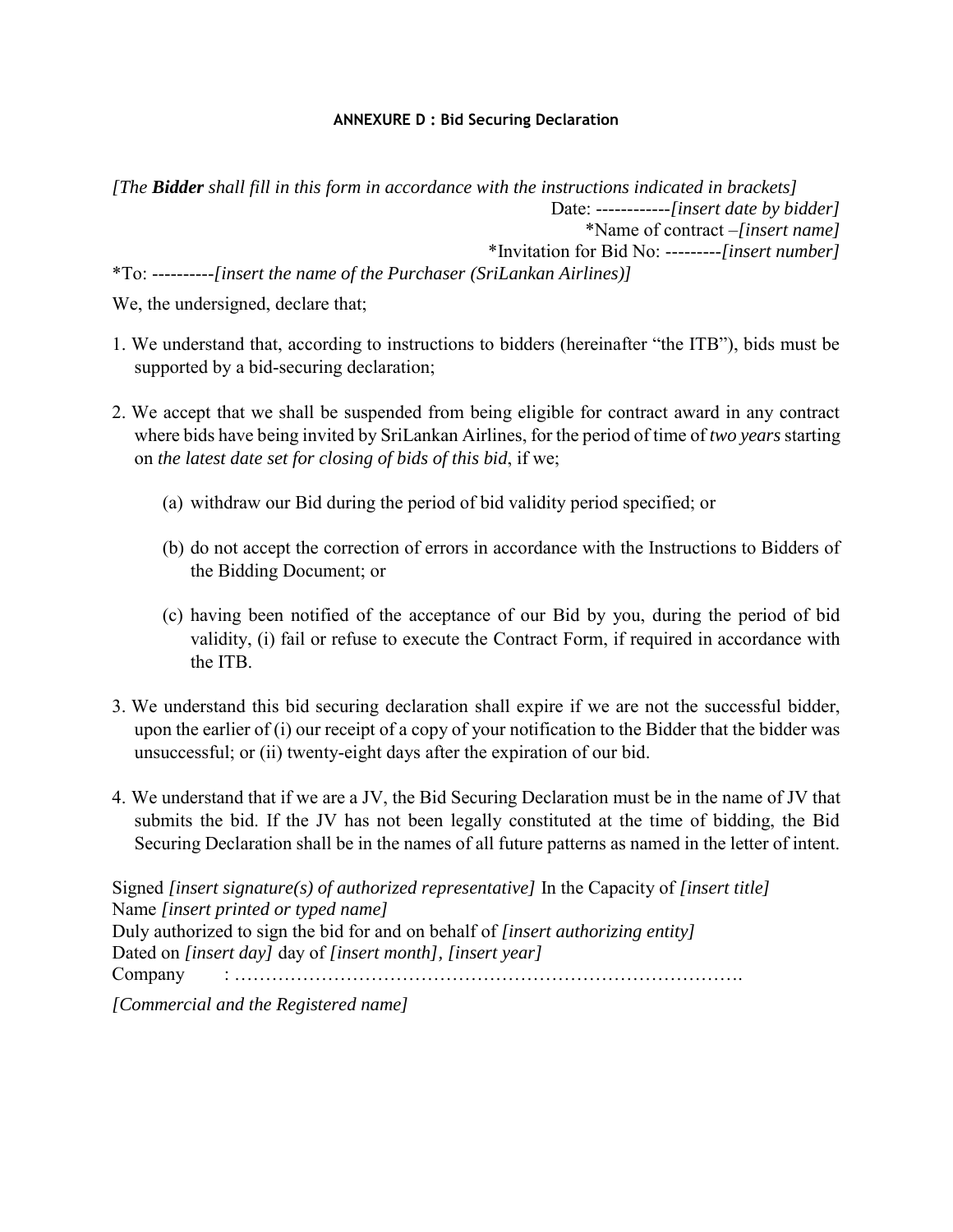## **ANNEXURE E: Performance Bond**

[The issuing agency, as requested by the successful Bidder, shall fill in this form in accordance with the instructions indicated]

--------------------[Issuing Agency's Name, and Address of Issuing Branch or Office]-----------------

Beneficiary: SriLankan Airlines Limited, Airline Centre, Bandaranaike International Airport, Katunayake, Sri Lanka

Date: ----------------------------

PERFORMANCE GUARANTEE No: ----------------------------------

We have been informed that ---------------[name of Bidder](hereinafter called "the Bidder") has entered into the Contract dated ---------------- with you, for the ----------------Supply of ----------------------[name of contract and brief description] (hereinafter called "the Contract").

Furthermore, we understand that, according to the conditions of the Contract, a performance guarantee is required.

At the request of the Bidder, we ----------------[name of Agency] hereby irrevocably undertake to pay you any sum or sums not exceeding in total an amount of --------------------------[amount in figures](------------------) [amount in words], such sum being payable in the types and proportions of currencies in which the Contract Price is payable, upon receipt by us of your first demand in writing accompanied by a written statement stating that the Contractor is in breach of its obligation(s) under the Contract, without your needing to prove or to show grounds for your demand or the sum specified therein.

This guarantee shall expire, no later than the --- day of ----,20..[insert date,28 days beyond the scheduled completion date including the warranty period] and any demand for payment under it must be received by us at this office on or before that date.

[signature(s)]

\_\_\_\_\_\_\_\_\_\_\_\_\_\_\_\_\_\_\_\_\_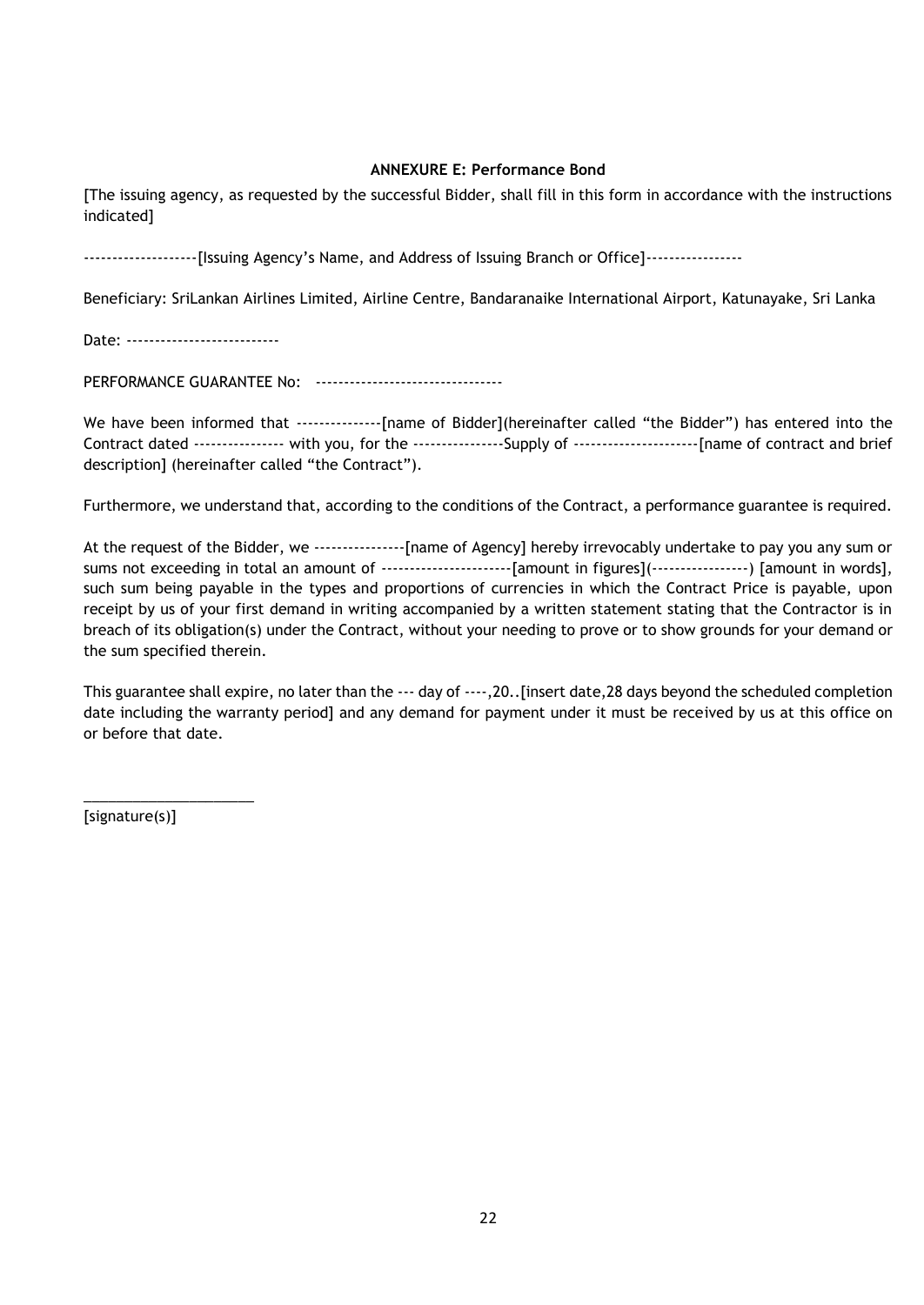## **ANNEXURE F: Clientele Information Form**

**\* Please provide information on clientele during the past 03 years only** 

|                         | <b>Company Name</b> | <b>Company Representative's Contact</b><br>Details<br>(Please state name, official email<br>address and telephone number) | <b>Client since</b> | <b>Products</b><br>supplied |
|-------------------------|---------------------|---------------------------------------------------------------------------------------------------------------------------|---------------------|-----------------------------|
| $\overline{1}$          |                     |                                                                                                                           |                     |                             |
| $\overline{2}$          |                     |                                                                                                                           |                     |                             |
| $\overline{\mathbf{3}}$ |                     |                                                                                                                           |                     |                             |
| $\overline{4}$          |                     |                                                                                                                           |                     |                             |
|                         |                     |                                                                                                                           |                     |                             |
| $\overline{5}$          |                     |                                                                                                                           |                     |                             |
| $6\overline{6}$         |                     |                                                                                                                           |                     |                             |
|                         |                     |                                                                                                                           |                     |                             |
| $\overline{7}$          |                     |                                                                                                                           |                     |                             |
| $\overline{8}$          |                     |                                                                                                                           |                     |                             |
| $\overline{9}$          |                     |                                                                                                                           |                     |                             |
|                         |                     |                                                                                                                           |                     |                             |
| 10                      |                     |                                                                                                                           |                     |                             |
|                         |                     |                                                                                                                           |                     |                             |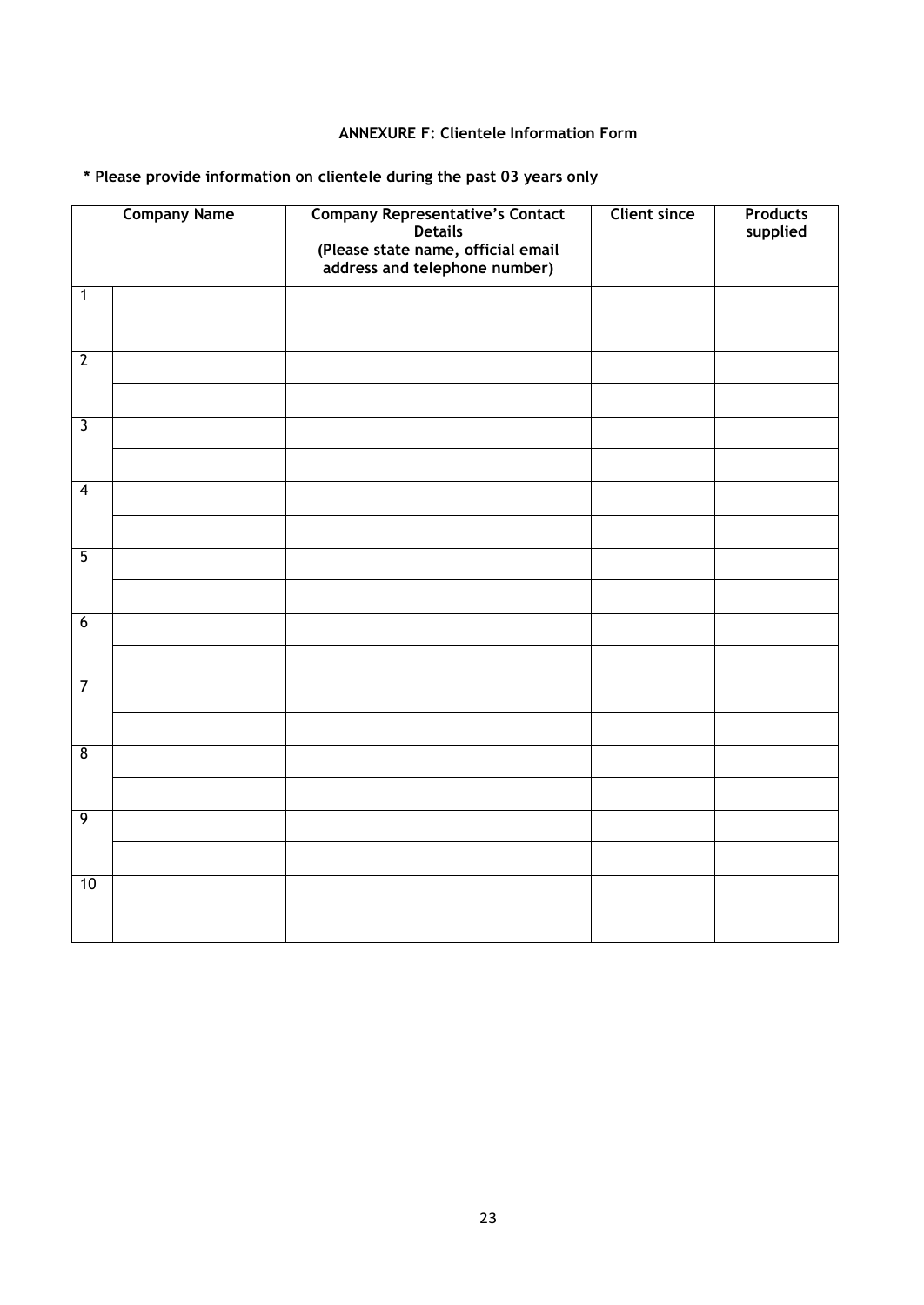## **Annexure G : Sample Contract**

The Agreement for Provision of Goods (hereinafter referred to as "Agreement") is made and entered into on this \_\_\_ day of May 2018

Between;

SRILANKAN AIRLINES LIMITED a company incorporated in Sri Lanka (Company Registration PB 67) and having its registered office at "Airline Centre", Bandaranaike International Airport, Katunayake, Sri Lanka, (hereinafter called and referred to as "SriLankan Airlines" which term or expression shall where the context so requires or admits mean and include the said SriLankan Airlines Limited, its successors, assignees and representatives) of the One Part;

And

 $\_$  a company incorporated in \_\_\_\_\_\_\_\_\_ (Company Registration No. \_\_\_\_\_\_\_\_\_) and having its registered office at \_\_\_\_\_\_\_\_\_\_\_\_\_\_\_\_\_\_\_\_\_\_\_\_\_\_\_\_\_ (hereinafter called and referred to as the "Contractor" which term or expression shall where the context so requires or admits mean and include the said \_\_\_\_\_\_\_\_\_\_\_\_\_\_\_ its successors, assignees and representatives) of the Other Part.

WHEREAS SriLankan Airlines is desirous of procuring \_\_\_\_\_\_\_\_ on board the SriLankan Airlines flights (hereinafter referred to as "Goods") as per the specifications and estimated quantities provided in Schedules attached herewith to the Agreement.

WHEREAS the Contractor is engaged in supply of \_\_\_\_\_\_\_\_\_\_\_\_\_\_\_\_\_\_\_\_ and desirous of supplying the Goods to SriLankan Airlines on a non-exclusive basis according to the specifications and estimated quantities mentioned herein and communicated by SriLankan Airlines from time to time in the future;

WHEREAS the Contractor has expressed its offer to provide SriLankan Airlines with the Goods according to the terms and conditions provided herein and which offer has been accepted by SriLankan Airlines;

WHEREAS prior to the said offer and the execution of the Agreement, the Contractor has been apprised of the requirements and specification required by SriLankan Airlines for the supply and delivery of Goods and to all other matters which might have influenced the Contractor in making its Tender and has agreed to supply and deliver the Goods to SriLankan Airlines pursuant to the said requirements and specifications set forth in the Tender;

WHEREAS the Contractor has expressed its desire to provide SriLankan Airlines with Goods according to the terms and conditions provided herein.

IT IS HEREBY AGREED BY AND BETWEEN THE PARTIES AS FOLLOWS:

#### 1. **OBLIGATIONS OF THE CONTRACTOR:**

- 1.1 The Contractor shall:
	- 1.1.1 Deliver Goods as more fully described in the Schedule A in quantities ordered by SriLankan Airlines from time to time, to the locations more fully described in Schedule B hereto according to the specifications provided in Annex A (such schedules and annexes to be part and parcel of this Agreement) on non-exclusive basis on the terms and conditions set out herein.
	- 1.1.2 Be deemed to have appraised itself fully of the provisions of this Agreement.
	- 1.1.3 Ensure that Goods provided under this Agreement shall:
		- a) be in accordance with the specifications set out in Annex A;
		- b) conform with any sample provided by the Contractor during the selection process or thereafter and approved by Srilankan Airlines;
		- c) be fit for the purposes envisaged under this Agreement and suitable for consumption;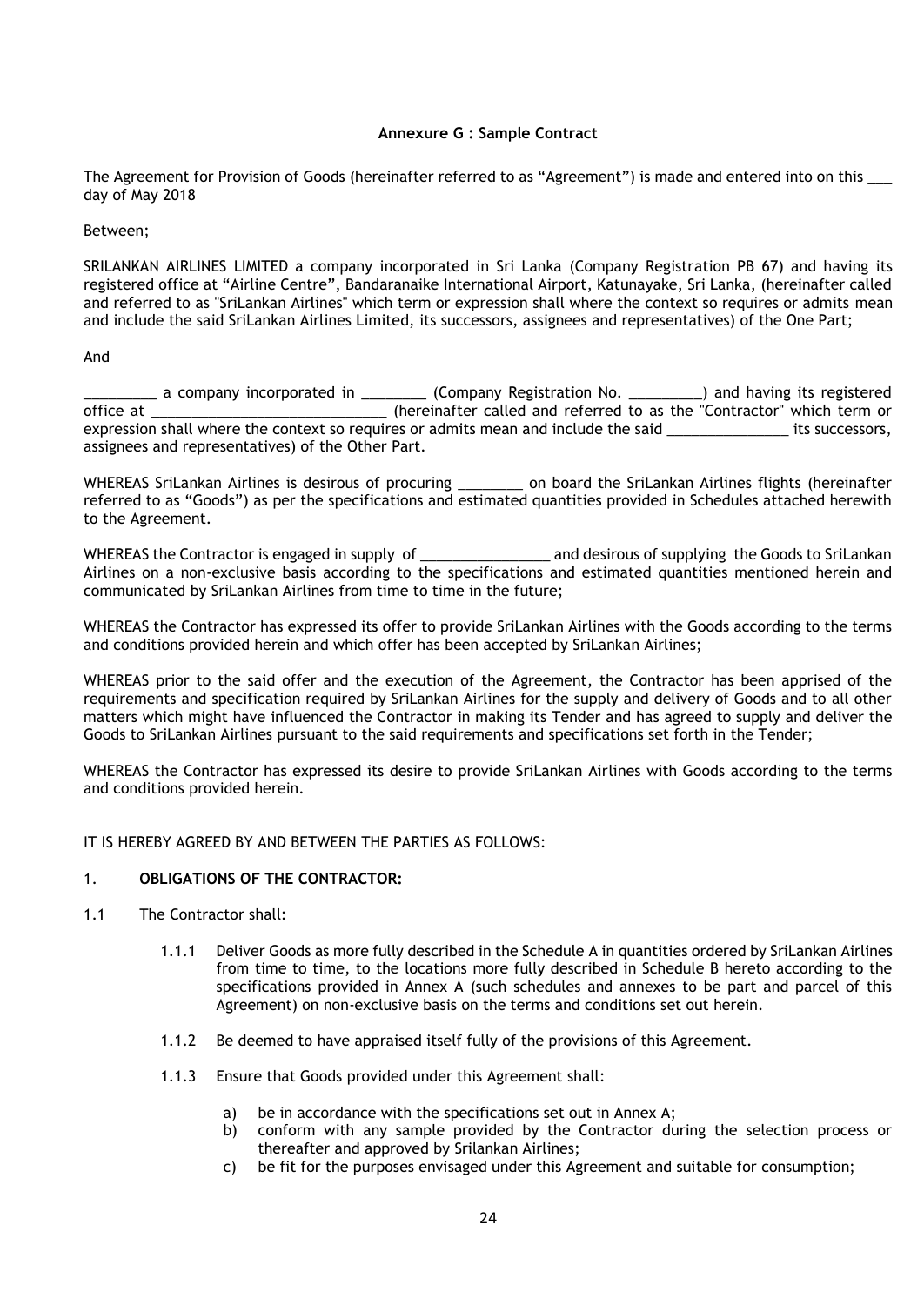- d) meet hygiene and food safety standard specified by IFSA/AEA World Food Safety Guideline and/or ICQA Food Processing Safety Standards;
- 1.1.4 Ensure that it has the necessary/required licenses, approvals and authorizations to provide Goods to SriLankan Airlines envisaged under this Agreement.
- 1.1.5 Deliver the Goods on CFR-CMB basis (defined as per INCOTERMS latest version) to the locations set out in Schedule B in quantities mentioned in the relevant purchase order/releases within 80 days of the date of the order confirmation by SriLankan Airlines. The Contractor shall be responsible for providing all transportation necessary for the safe movement of Goods to the locations as specified in Schedule B of the Agreement.
- 1.1.6 If required by SriLankan Airlines, accept ad-hoc orders to supply Goods to SriLankan Airlines in additional quantities and additional orders for \_ for on board use which are recognised in this Agreement subject to availability and adequate lead time. Where an additional order is placed for \_\_\_ for on board use which are recognised in this Agreement, the Contractor shall make available the additional quantities and additional orders at the rates stipulated in Schedule C.
- 1.1.7 At its own cost comply with all requirements of any Governmental or local Governmental regulations (particularly with those pertaining to Board of Investment of Sri Lanka, Customs in Sri Lanka or any other country, safety, health, labour, clearing and security) and shall indemnify and hold harmless SriLankan Airlines against any loss, damage or claim that may arise due to the noncompliance with any such regulations.
- 1.1.8 Invoice SriLankan Airlines for the Goods at the rates and in the manner specified and described herein (particularly as set out in Clause 3 and Schedule C).
- 1.1.9 Not assign, transfer or sublet its rights or obligations under this Agreement without the prior written approval of SriLankan Airlines. Provided that the Contractor shall not be relieved of responsibility under this Agreement for such portion of its obligations as are assigned, transferred or sublet.
- 1.1.10 Not at any time, during or after the term of this Agreement, divulge or allow to be divulged to any person any confidential information relating to the business and operations of SriLankan Airlines unless duly authorized in writing by SriLankan Airlines or required under any law.
- 1.1.11 Pay liquidated damages as stipulated in Schedule C if the Contractor fails to deliver the Goods on time or SriLankan Airlines rejects the Goods pursuant to Clause 2.6 hereof.
- 1.1.12 Subject to the terms and conditions of this Agreement, the Goods shall be delivered on CFR-CMB (INCOTERMS latest version) and the rights and obligations of the Parties and the transfer of risk and title shall be governed in terms of CFR-CMB (INCOTERMS latest version).
- 1.2 In the event any of the Goods supplied or delivered pursuant to this Agreement are rejected by SriLankan Airlines, the Contractor shall take immediate steps, and not later than 15 working days from the rejected date to either replace the rejected Goods or make alternations necessary to meet the specifications, free of any costs to SriLankan Airlines.
- 1.3 In the event of any item of the Goods being damaged at any stage prior to the handing over of the Goods to nominated freight forwarder at the port of dispatch or if any item of the Goods are lost during transit from the Contractor's warehouse to the locations as set forth under Schedule B or if any item of the Goods are wrongly supplied, the Contractor shall replace the said damaged, lost or wrongfully supplied item of Goods with new ones and shall ensure that supply and delivery of same is affected speedily and no later than Four (04) weeks from the date of notification by SriLankan Airlines ("Replacement") at its own cost. SriLankan Airlines shall not be liable for any damage or deterioration caused or occurring to the wrongly supplied items under Clause 1.3 while in the custody of SriLankan Airlines. In the event the Contractor fails to provide any of the item of Goods within a reasonable period of time, SriLankan Airlines shall be at liberty to purchase such items of Goods from another source and the Contractor shall reimburse SriLankan Airlines' for any cost incurred in respect of same.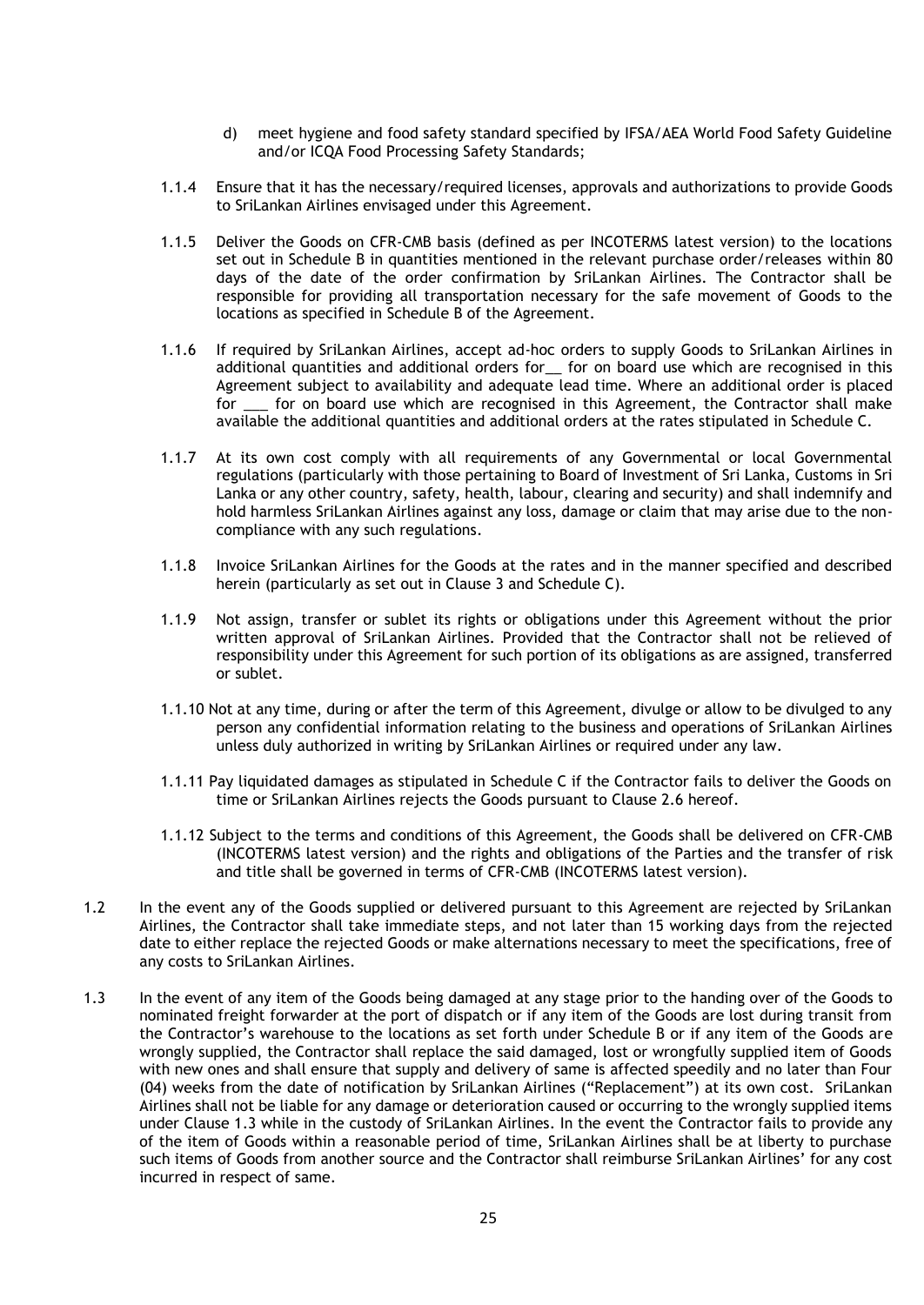## 2. **RIGHTS AND OBLIGATIONS OF SRILANKAN AIRLINES:**

- 2.1 SriLankan Airlines shall pay the Contractor for Goods provided at the rates and in the manner specified and described herein (particularly in Clause 3 and Schedule C hereto). For the avoidance of doubt, the adjustment/variation of the quantity of Goods provided under this Agreement shall still be provided by the Contractor in accordance to the same rates as specified under Schedule C.
- 2.2 SriLankan Airlines may vary the Goods specified in the specifications set out in Annex A hereto, giving sufficient lead time, with mutual agreement of the Contractor.
- 2.3 SriLankan Airlines shall have the right to charge liquidated damages against the Contractor as provided in Schedule C where the Contractor fails to deliver the Goods as required under this Agreement or any noncompliance or breach by the Contractor of any of its obligations under this Agreement.
- 2.4 Notwithstanding anything contained in this Agreement, SriLankan Airlines may at any time hire, purchase and/ or engage any other person(s)/contractor(s) to purchase goods which are similar to the Goods contemplated in this Agreement and/or which SriLankan Airlines may deem in its opinion as specialized in nature.
- 2.5 Have the right to inspect and reject the Goods (or any part thereof) provided under this Agreement if in its opinion it decides that such Goods (or any part thereof) fail to meet the specifications required by SriLankan Airlines under this Agreement or is not of merchantable quality and unfit for the purposes intended. SriLankan Airlines right to inspect and where necessary, reject the Goods (or part thereof) after the Goods' arrival or issuance of the Delivery Note shall in no way be limited or waived by reason of the Goods having previously been inspected and passed by SriLankan Airlines or its representative prior to the Goods delivery.
- 2.5 When the Goods are received at the locations as specified in Schedule B, SriLankan Airlines shall conduct a quality and quantity inspection of the same and shall accept the Goods at the locations. If there is a discrepancy in qty received and qty indicated in invoice, UL will inform same to vendor within 3 working days of receipt of shipment to stores.
- 2.6 Upon the acceptance of the Goods by SriLankan Airlines, the Goods shall become and remain the property of SriLankan Airlines. Notwithstanding that title in whole or in part of the Goods may have passed to SriLankan Airlines pursuant to Clause 2.7, the Contractor shall remain and be responsible to SriLankan Airlines to make good any loss or damage to such Goods due to any act or negligence on the part of the Contractor or Contractor's Representatives; or arising from any incident whatsoever from the commencement of this Agreement until the Goods are handed over to SriLankan Airlines at the port of destination, Colombo and accepted by SriLankan Airlines.
- 2.7 Nothing in this Agreement shall prevent SriLankan Airlines from sourcing similar Goods or any \_\_\_ for on board use from any third party on whatsoever basis during the period of the Agreement.
- 2.9 In the event SriLankan Airlines in its opinion decide that the Goods are not in accordance to the requirements and specifications set forth under this Agreement, SriLankan Airlines shall have the right to reject the Goods and:
	- (i) refrain from making any payments pursuant to such Order made in respect of such Goods; and
	- (ii) either replace the rejected Goods with goods meeting the specifications required under this Agreement free of any costs to SriLankan Airlines; or
	- (iii) obtain substitute goods for the rejected Goods and the Contractor shall reimburse to SriLankan Airlines all costs incurred by SriLankan Airlines in respect of same.

## 3. **INVOICING & PAYMENT:**

- 3.1 The Contractor shall provide the Goods at the rates assigned to each category as described in Schedule C hereto.
- 3.2 The Contractor shall not increase the rates, charges or any other prices set out in this Agreement during the period of this Agreement.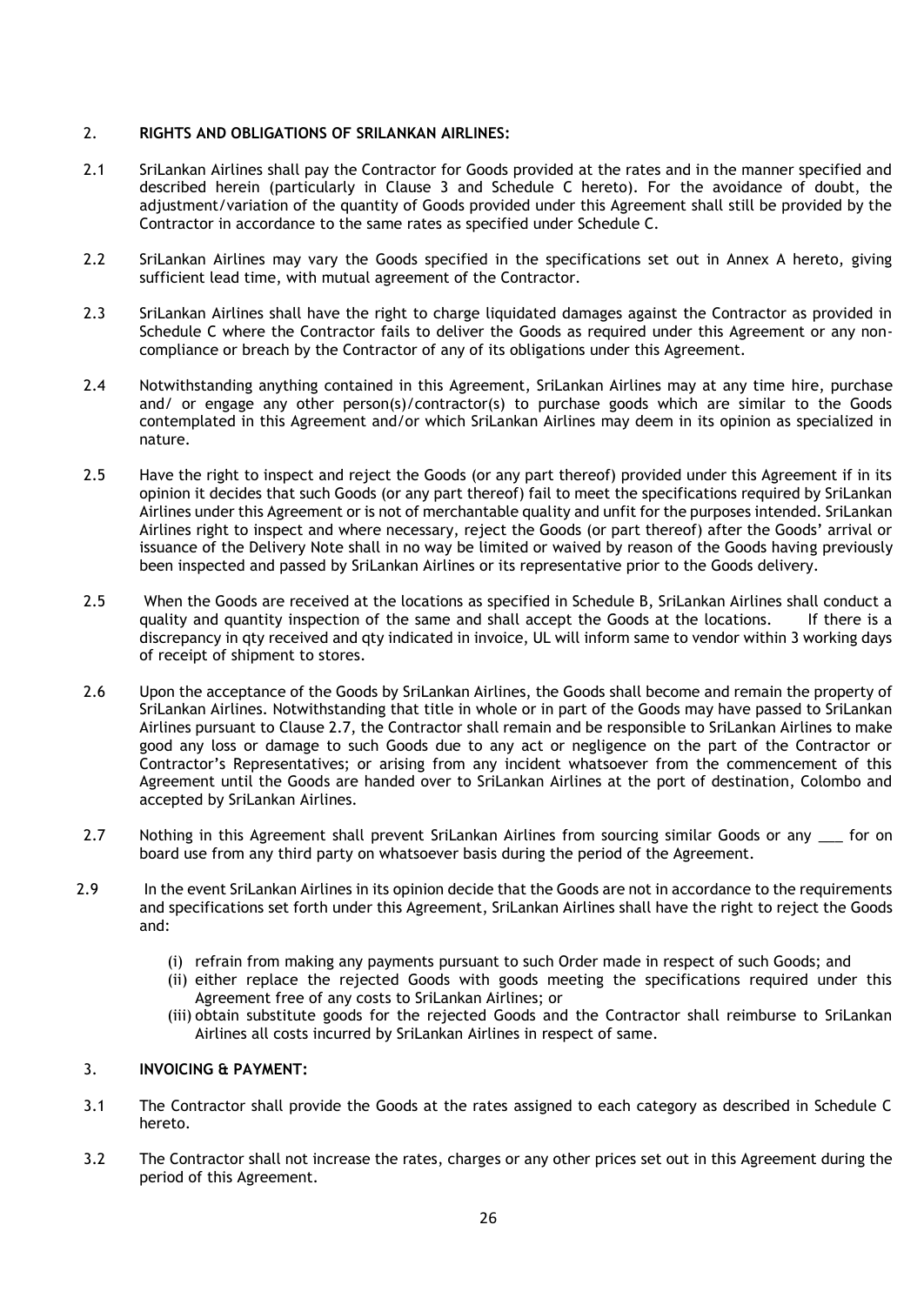- 3.3 Subject to Clause 3.5, SriLankan Airlines will settle all invoices submitted by the Contractor for Goods under this Agreement within 90 days from the date of shipping. The invoice will be raised at the time of departure of the Goods from the warehouse of the Contractor. A copy of invoice will be emailed to SriLankan Airlines at the time, the invoice is raised.
- 3.4 SriLankan Airlines shall inform any dispute on any invoice within 10 days of receipt of the invoice from the Contractor and proceed to settle the undisputed amount within the payment period referred to in Clause 3.3 hereof. The Parties shall endeavour to resolve the dispute on the invoice amicably within 30 days of notification or any other period mutually agreed and where the Parties fail to resolve the dispute amicably, Parties shall resort to the dispute resolution mechanism provided in this Agreement as a mean to resolve the dispute. If the dispute is resolved in the Contractor's favour, the amount payable to the Contractor shall be payable within fourteen (14) days of the resolution of the dispute.
- 3.5 SriLankan Airlines shall be entitled to withhold any payments due to the Contractor under this Agreement and any sums of money required to be withheld by SriLankan Airlines under any law or regulation for the time being in force and/or pursuant to this Agreement.
- 3.6 Payment shall be made in according to the payment details provided in Schedule C.
- 3.7 Invoices to be addressed to: Manager Financial Services, SriLankan Airlines Ltd, Airlines Centre, BIA, Katunayake, Sri Lanka and/or email to: swarna.liyanage@srilankan.com

### 4. **LIABILITY & INDEMNITY:**

- 4.1 The Contractor shall indemnify and hold harmless SriLankan Airlines free and clear from and against any and all losses, costs, expenses, claims, damages and liabilities, to SriLankan Airlines, its officers, agents, employees, representatives or any third parties and/or any property, that may arise pursuant to this Agreement, in particular pursuant to (but not limited to) any:
	- a) claim in respect of any workers of the Contractor under the Workman's Compensation laws or any other law;
	- b) accident, injury or death caused to any person by negligence or wilful misconduct of the Contractor, its servants, agents employees or representatives;
	- c) acts of theft, pilferage, damage of property caused by the Contractor or its servants, agents employees or representatives;
	- d) if the Goods provided to SriLankan Airlines are not suitable for the use intended and/or does not meet the specifications set out in this Agreement including alleged illness, injury, death or damage as a result of the use of any the Goods produced, packaged, stored or shipped by Contractor; provided, however, that the Contractor shall not be responsible for, and shall not be required to provide indemnification against, any liability for illness, injury, death or damage attributable to defects in Goods that independent investigation discloses originated solely after the Goods left the custody and control of Contractor and was not attributable to any act or omission of Contractor prior to such Goods leaving such custody and control;
	- e) violation of any laws, regulations or intellectual property rights of any party;
	- f) breach of any obligations, representations, warranties or covenants in the Agreement by the Contractor;
- 4.2 SriLankan Airlines shall indemnify and hold harmless the Contractor free and clear from and against any and all losses, costs, expenses, claims, damages and liabilities that may arise pursuant to the death or injury of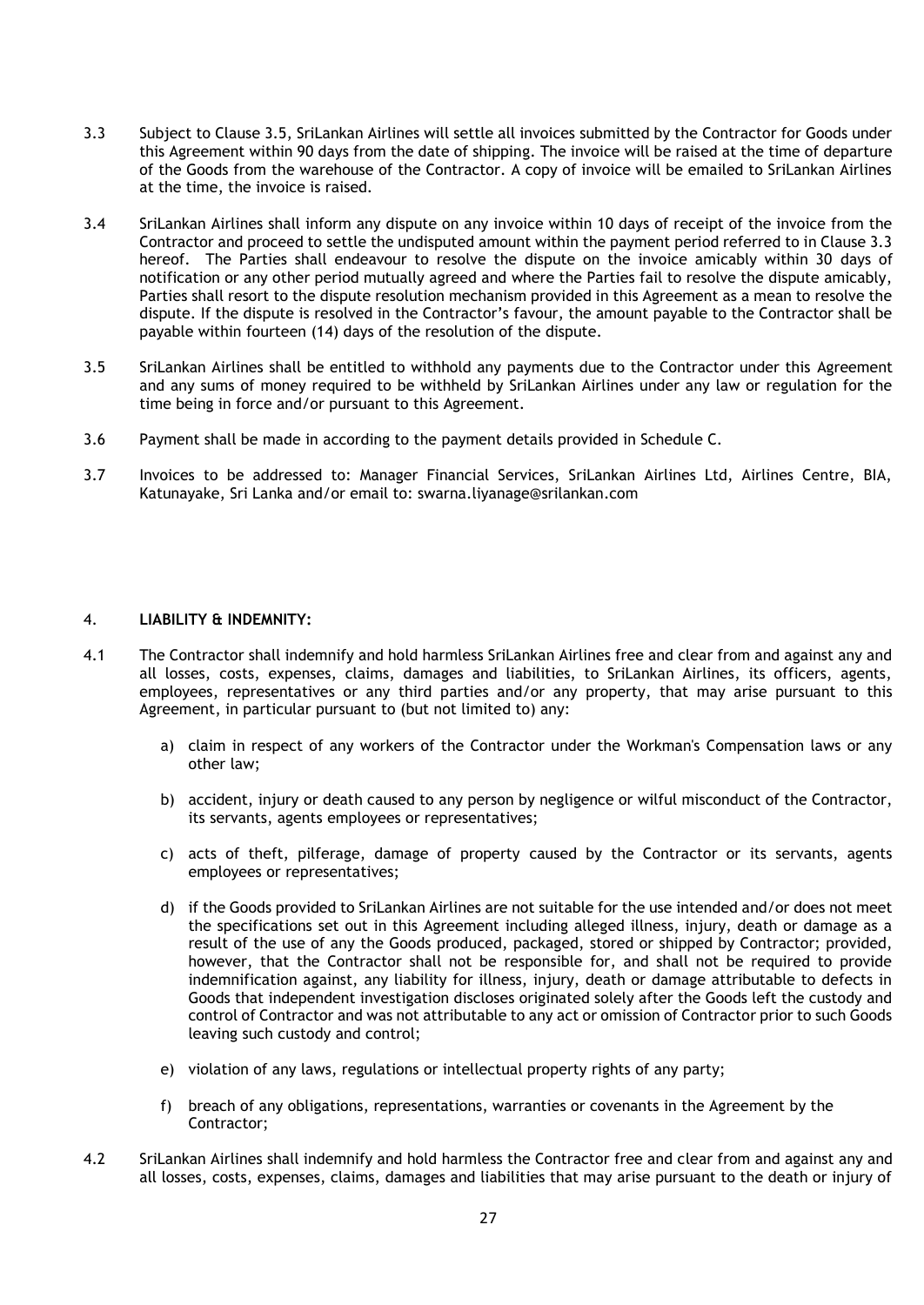a worker of the Contractor or damage to the Contractor's (or its workers) property caused by SriLankan Airlines' negligence or wilful misconduct.

#### 5. **INSURANCE:**

- 5.1 The Contractor shall, without prejudice to its obligations under Clause 5.1 and as a condition precedent to this Agreement, at its own cost secure policies of insurance as described below, acceptable to SriLankan Airlines which shall be kept current throughout the term of this Agreement. These insurances will include but not limited to;
	- a) Commercial general liability insurance policy including product liability with a limit of indemnity of not less than USD 500,000 any one incident. The policy shall cover third party (including employees of SriLankan Airlines) for injury / death and/or property damage caused by the Contractor or their representatives and shall include liability for any injury /death to persons (including passengers) using or consuming the products / services offered by the Contractor in the performance of this contract.
	- b) Workmen's Compensation Insurance or employer's liability insurance for all employees of the contractor or their representatives involved with performance of this contract. The policy shall include extensions for riot and terrorism.
- 5.2 Such insurances as aforementioned incorporate the following provisions in respect of liability assumed by the Contractor under this Agreement (unless otherwise specified by SriLankan Airlines):
	- a) Name SriLankan Airlines, its successors and assigns, directors, officers, servants, employees, agents and contractors as additional assureds.
	- b) A severability of interest clause, where the insurances (except with regard to the limits of liability) will operate in all respects as if there were a separate policy covering each assured.
	- c) Confirm that such insurances shall be primary without right of contribution from any other insurance carried by SriLankan Airlines.
	- d) Provide that the cover afforded to SriLankan Airlines shall not be invalidated by act or omission by the Contractor or by any other person and shall remain valid regardless of any breach or violation by the Contractor or any other person of any warranty, declaration or condition contained in such insurances.
	- e) The Insurer (of the insurances) will provide 15 days prior written notice to SriLankan Airlines of any material change of the insurances affected pursuant to this Clause.
- 5.3 The Contractor shall also within 15 days of the execution of this Agreement and at each consequent renewal (or renewal of insurances whichever shall occur first) produce an Insurance Policy/Certificate/Endorsement evidencing coverage as per the requirements of Clause 5.1.
- 5.4 In the event the Contractor defaults and/or fails to comply with any of its obligations under this Clause, SriLankan Airlines may (without prejudice to any other remedy available under this Agreement) pay any premiums that may remain due and unpaid provided that SriLankan Airlines shall be entitled to deduct or charge the Contractor any such amounts expended by it to pay such aforementioned unpaid premiums.
- 5.5 The insurance coverage required by Clause 5.1 and 5.2 shall at all times be valid and adequate to meet all the obligations set out above and any other obligations required by law. Failure to maintain insurance coverage to the required level will be considered by SriLankan Airlines as a fundamental breach of this Agreement.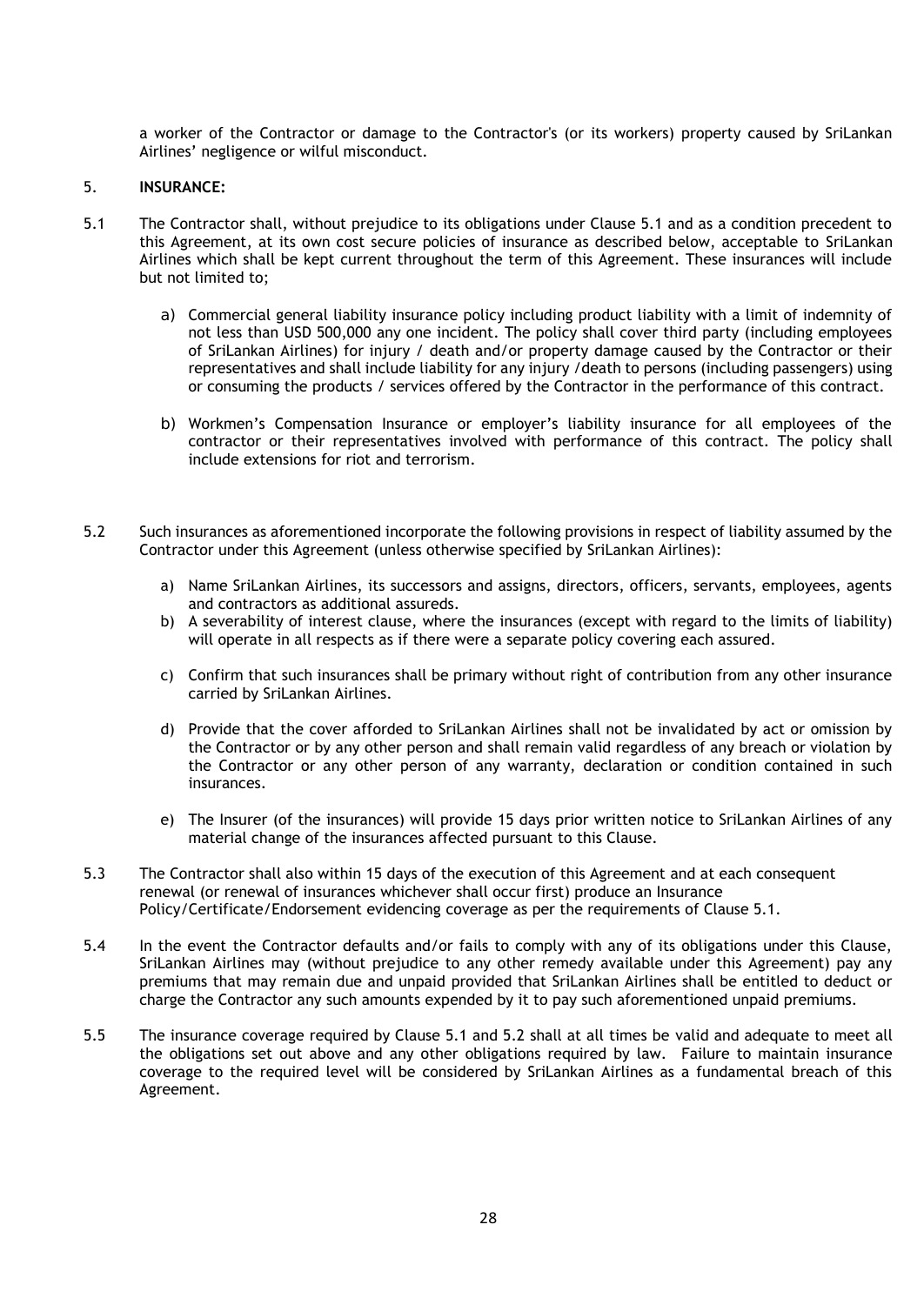## 6. **NON-COMPLIANCE:**

- 6.1 In the event of the non-compliance or breach by the Contractor of any of its obligations contained in this Agreement, SriLankan Airlines may at its discretion, without prejudice to any of its rights under this Agreement:
	- a) Terminate this Agreement as per Clause 7 below:
	- b) Charge the Contractor liquidated damages at the rate specified in Schedule C of the estimated amount of the monies payable for the relevant Goods for the relevant period of non-compliance or breach; and/or
	- c) Obtain the Goods from another contractor provided however, that in the event any money is expended by SriLankan Airlines on account of the Contractor's non-compliance or breach of its duties, such said expenditure shall be re-charged to the Contractor.

 The Contractor shall in the aforementioned instances make good the irregularity, breach and/or lapse as soon as possible to the satisfaction of SriLankan Airlines and shall reimburse SriLankan Airlines any expenses incurred by it in such said instances.

## 7. **TERM & TERMINATION:**

- 7.1 This Agreement shall be valid for a period of 02 years commencing from \_\_\_\_\_ 2020 until\_\_\_\_\_\_\_ unless terminated earlier and shall automatically stand terminated upon the expiry of the Agreement. Notwithstanding the above, the Parties may extend the Term of this Agreement upon the expiry of the Term for a further period of 1 year by written mutual agreement on the same terms and conditions of this Agreement; provided however that such extension shall be subject to the Contractor's satisfactory performance of the Agreement decided at the sole discretion of SriLankan Airlines.
- 7.2 Notwithstanding Clause 7.1, SriLankan Airlines may terminate this Agreement at any time, without assigning any reasons whatsoever, by giving the Contractor 90 days' written notice of termination without any liability to pay compensation and such termination shall take effect on the expiry of the said 90 days' notice period.
- 7.3 SriLankan Airlines may terminate this Agreement forthwith in writing in the event the Contractor does not:
	- a) provide the Goods at the time, manner and/or to the specifications/ quality required by SriLankan Airlines pursuant to this Agreement;
	- b) comply with the requirements and/or notices of SriLankan Airlines; and/or
	- c) perform, fails or is failing in the performance of any of its obligations under this Agreement.
- 7.4 Subject to Clause 7.3 hereof, either party shall have the right to terminate this Agreement forthwith at any time by giving written notice to the other upon the happening of any of the following events:
	- a) if the other party is in breach of any of the terms or conditions of this Agreement and fails to rectify same within 30 days of the written notice of the breach to the defaulting party or immediately if the breach is incapable of remedy;
	- b) if the other party enters into liquidation whether compulsory or voluntary (otherwise than for the purpose of amalgamation or reconstruction) or compounds with or enters into a scheme of arrangement for the benefit of its creditors or has a receiver appointed of all or any part of its assets or takes or suffers any similar action in consequence of debt; and/or
	- d) if the other party shall cease substantially to carry on trade or shall threaten to cease substantially to carry on trade.
	- e) disruption to the performance of the Agreement for a period of more than 60 days due to force majeure event.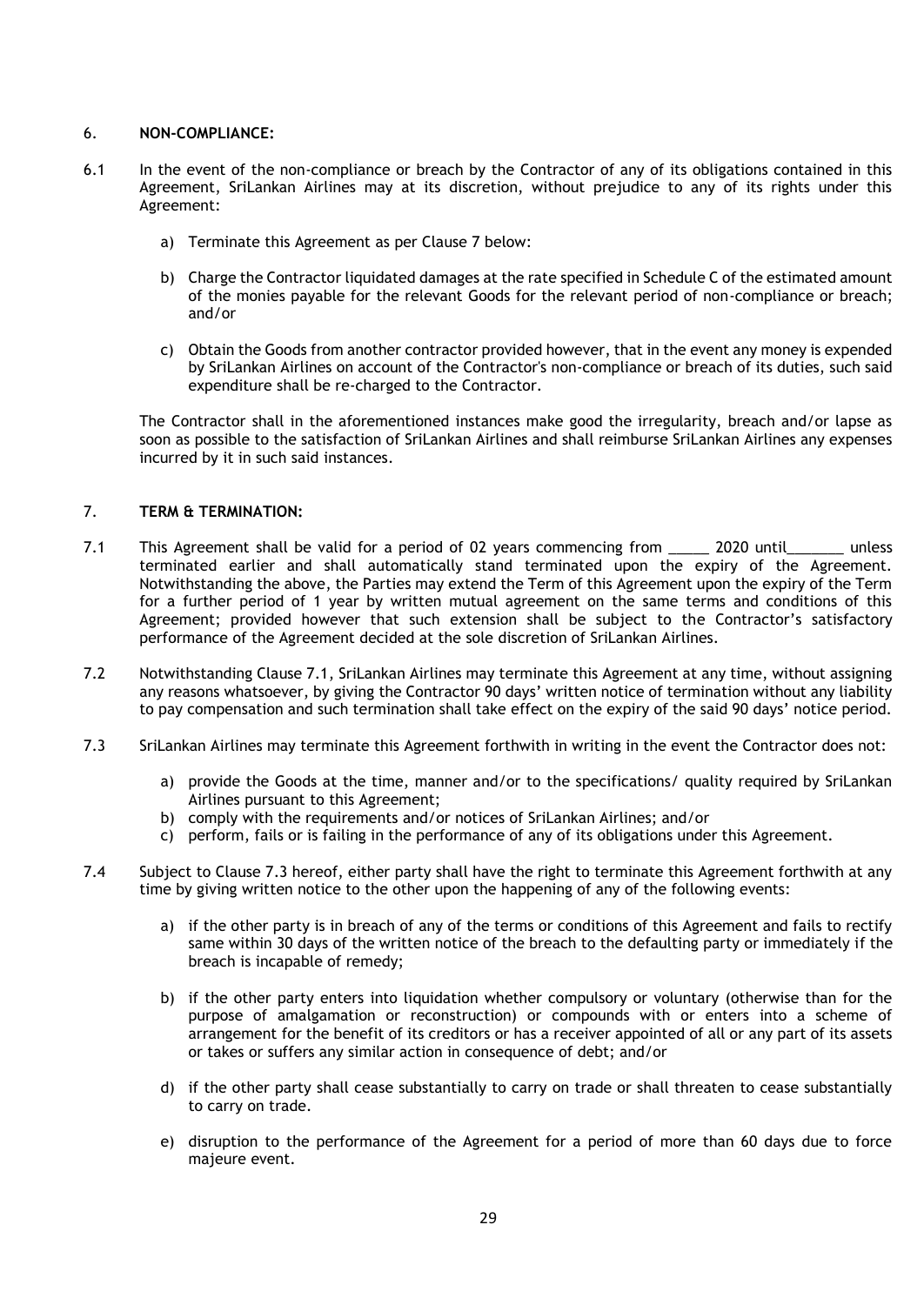- 7.5 Expiration or termination of this Agreement pursuant to the provisions of this Clause shall be without prejudice to the accrued rights and liabilities of either party.
- 7.6 On termination of this Agreement the Contractor shall only be entitled to receive the payment of monies (less any monies as SriLankan Airlines is entitled to deduct/set-off under this Agreement) for Goods duly provided in accordance with the terms of this Agreement. The Contractor shall not be entitled to any further costs, remuneration consequential or special damages, loss of profits or revenue claimed to have been suffered by the Contractor (including its agents, employees and representatives) as a result of this Agreement.
- 7.7 In the event SriLankan Airlines terminates this Agreement in whole or in part, pursuant to 7.3 a), b) or c) of the Agreement, SriLankan Airlines may procure upon such terms and in such manner as it deems appropriate, goods, as the case may be, similar to those undelivered under the Agreement, and the Contractor shall be liable to SriLankan Airlines for any excess costs for such similar goods procured by SriLankan Airlines. However, the Contractor shall continue performance of the Agreement to the extent not terminated herein.

### **8. BANK GUARANTEE:**

- 8.1 At the execution of this Agreement, the Contractor shall furnish SriLankan Airlines a bank guarantee for the sum as set forth under Clause 2.1 of Schedule C, as an irrevocable and unconditional bank guarantee draw able on demand in Sri Lanka from a bank acceptable to SriLankan Airlines, in a form and substance satisfactory to SriLankan Airlines as security for the due and proper performance by the Contractor of its obligations under this Agreement. All applicable bank charges (including any charges at the time of encashment) on such bank guarantee shall be borne by the Contractor). The said bank guarantee shall remain in force for the duration of this Agreement and 90 days thereafter.
- 8.2 The proceeds of the Bank Guarantee shall be payable to SriLankan Airlines as compensation for any loss resulting from the Contractor's failure to complete its obligations under the Agreement.
- 8.3 The Bank Guarantee will be discharged by SriLankan Airlines and returned to the Contractor within 90 days of the expiry of this Agreement or within 90 days following the date of completion of Contractor's obligations under the Agreement, whichever is later, less monies due to SriLankan Airlines and/or as SriLankan Airlines is entitled to deduct/set-off under this Agreement.
- 8.4 In the event, that the Contractor fails to pay any monies due to SriLankan Airlines (or any part thereof) as and when the same become payable under this Agreement, SriLankan Airlines shall be entitled to adjust or deduct any monies due to SriLankan Airlines from the Bank Guarantee accordingly. In the event of an adjustment or deduction of the Bank Guarantee by SriLankan Airlines against any sums due from the Contractor, the Contractor shall immediately submit to SriLankan Airlines the amount adjusted or deducted by SriLankan Airlines and restore the Bank Guarantee to its original amount.
- 8.5 SriLankan Airlines shall not make any payments under this Agreement to the Contractor until SriLankan Airlines has received the Bank Guarantee as stipulated under Clause 8 hereof.
- 8.6 SriLankan Airlines' rights with respect to the Bank Guarantee shall be in addition to any other rights or remedies available to SriLankan Airlines.

#### **9 GOVERNING LAW:**

9.1 This Agreement shall be governed by the laws of Sri Lanka and subject to the jurisdiction of the courts in Sri Lanka.

#### 10. **FORCE MAJEURE:**

10.1 In the event that either party shall be wholly or partly unable to carry out its obligations under this Agreement by reasons or causes beyond its control, including by way of illustration Acts of God or the public enemy, fire, floods, explosions, epidemics, insurrection, riots or other civil commotion, war, Government order or by any other cause (excluding, however, strikes, lockouts or other labour troubles), which it could not be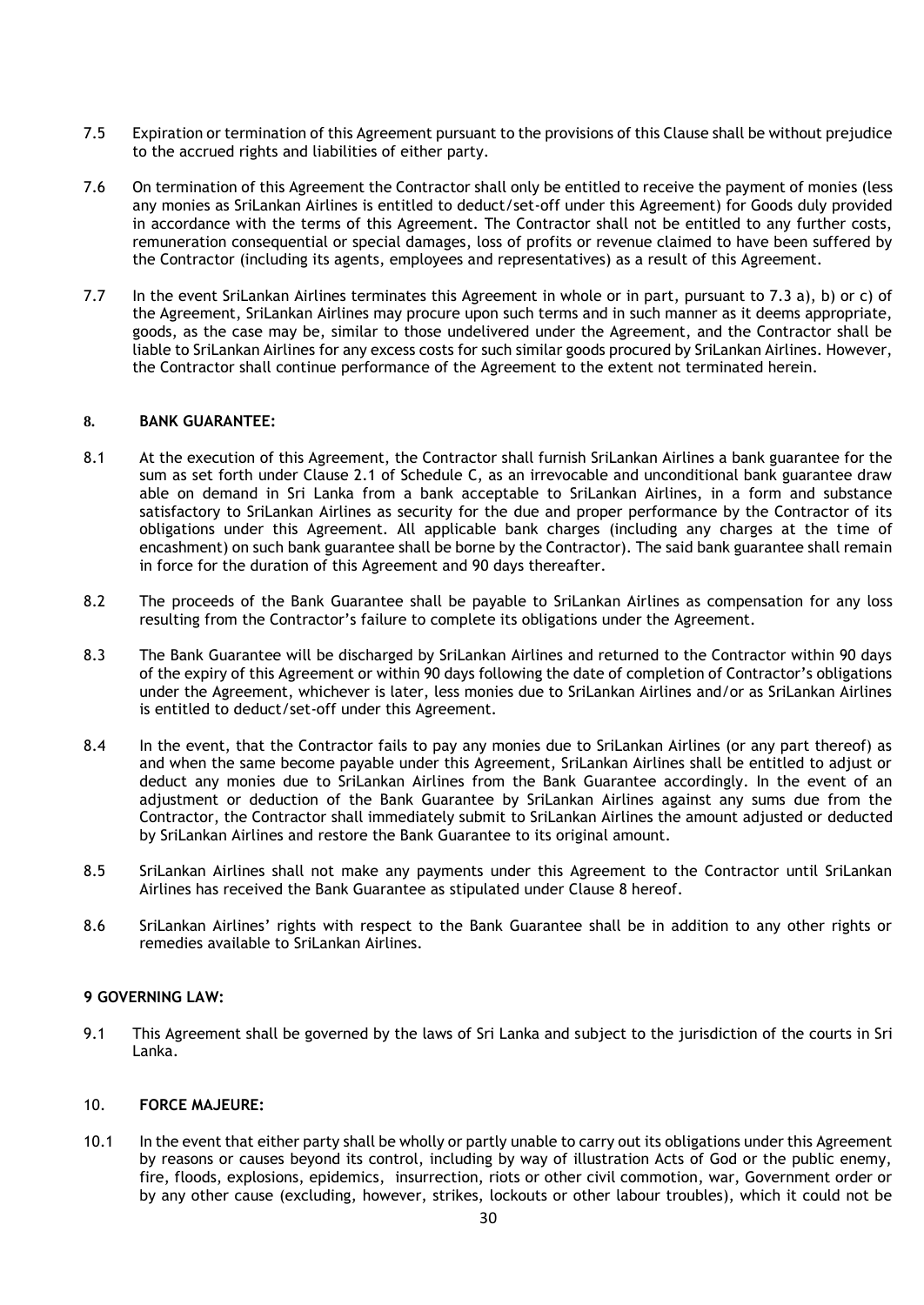reasonably be expected to foresee or avoid, then the performance of its obligations in so far as they are affected by such cause shall be excused during the continuance of any inability so caused. Such cause(s) shall however as far as possible be remedied by the affected party with all reasonable despatch.

- 10.2 Notwithstanding the above each party shall give the other as soon as possible notice of the occurrence or imminent occurrence of an event as indicated above and where such notice is given verbally it shall be followed immediately in writing.
- 10.3 In the event the force majeure event relates to delivery of Goods by the Contractor, unless otherwise directed by SriLankan Airlines in writing, the Contractor shall continue to perform its obligations under the Agreement as far as is reasonable and practical, and shall seek all reasonable alternative means for performance not prevented by the force majeure event. In case of delays in the completion of delivery in accordance to the time schedule as specified in the respective Purchase Order(s) due to any of the force majeure event mentioned above, the time schedule for the delivery of Goods shall be extended accordingly.

#### 11. **GENERAL:**

- 11.1 This Agreement shall constitute the entire agreement and understanding of the parties and shall supersede all prior agreements, whether written or oral between the parties hereto concerning the subject matter hereof.
- 11.2 In the event of a conflict between this Agreement and its Schedules, the Schedules shall take precedence over this Agreement in respect of the subject matter thereof. In the event of a discrepancy between Purchase Order and the Agreement, the Purchase Order will take precedence over this Agreement in respect of the subject matter thereof.
- 11.3 In the event that either party shall be rendered wholly or partly unable to carry out its obligations under this Agreement as a result of strikes, lockouts and labour troubles, then such party so incapacitated shall compensate such other for damage and/or loss suffered by such other as a result of such strike, lockout or labour trouble.
- 11.4 At all times the Contractor (together with its workers) will be deemed to be an independent contractor and shall not under any circumstances be considered an employee, representative or agent of SriLankan Airlines.
- 11.5 The right and remedies of SriLankan Airlines against the Contractor for the breach of any condition and for obligations undertaken by the Contractor under this Agreement shall not be prejudiced or deemed to be waived by reason of any indulgence or forbearance of SriLankan Airlines.
- 11.6 Nothing in this Agreement shall prevent SriLankan Airlines from availing itself of any remedies provided under the general law in addition to the remedies stipulated in this Agreement.
- 11.7 Except to the extent as amended under the Purchase Order(s), this Agreement shall not be varied or modified otherwise than by an instrument in writing of even date herewith or subsequent hereto executed by or on behalf of SriLankan Airlines and the Contractor by its duly authorised representatives.
- 11.8 If any provision of this Agreement should become or be adjudged invalid or unenforceable for any reason whatsoever, such invalidity or unenforceability shall not affect any other part of this Agreement and all other provisions shall remain valid and in full force and effect.
- 11.9 The titles to the clauses in the Agreement are for convenience of reference only and do not form part of this Agreement and shall not in any way affect the interpretation thereof.
- 11.10 SriLankan Airlines does not grant the Contractor any right, title or interest in any of its designs, labels, knowhow, trade names, trademarks, service marks, logos and other distinctive brand features or business identifiers, logo, copyright or any other intellectual property rights of SriLankan Airlines ("Intellectual Property Rights") except as expressly authorised in writing by SriLankan Airlines and the Contractor shall not have any right, title or interest in the said Intellectual Property Rights of SriLankan Airlines other than the right to use it for purposes of this Agreement for the Term hereof only with the express written consent of the SriLankan Airlines.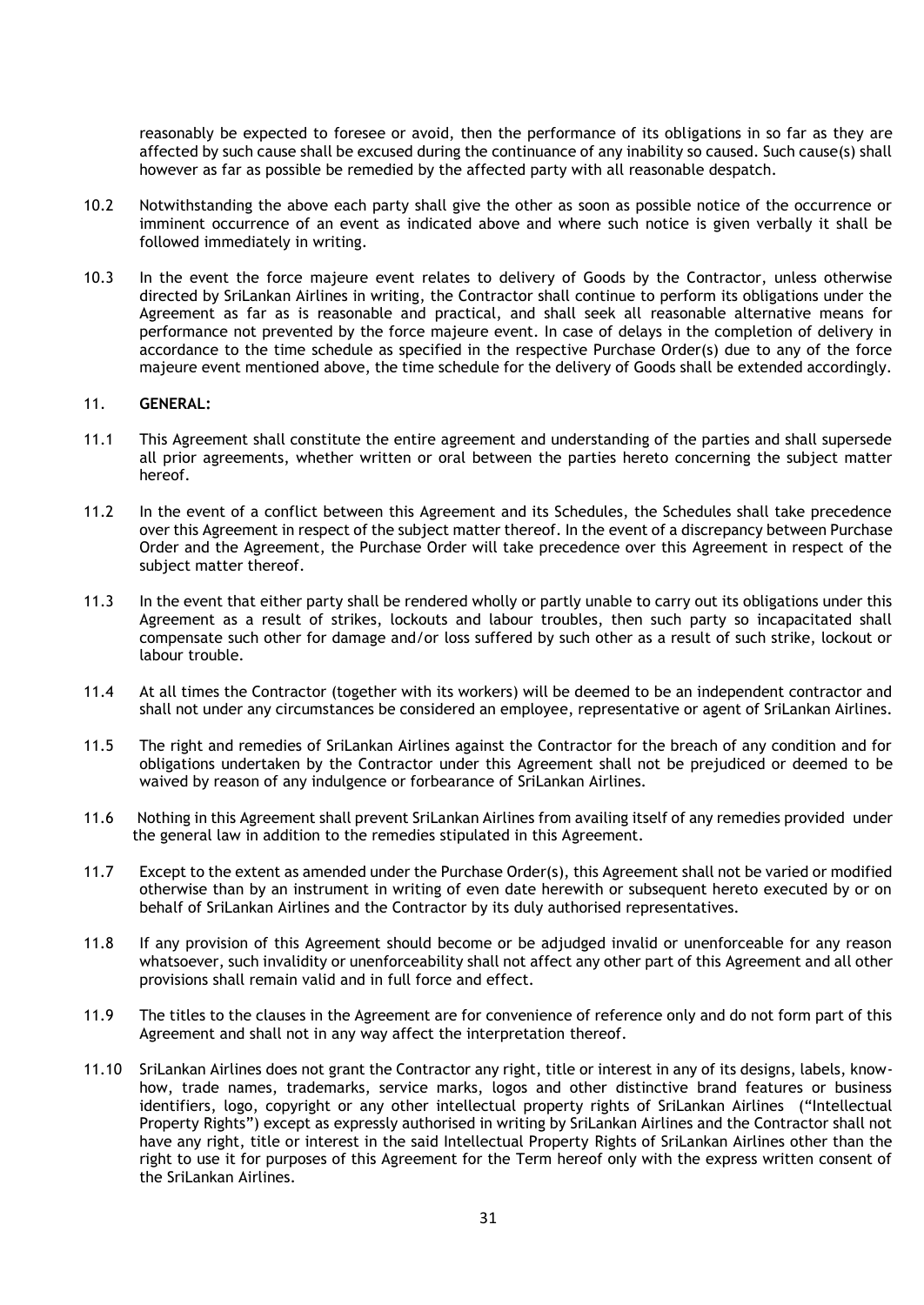- 11.11 The Contractor shall not issue any press release or other public announcement related to this Agreement, written or oral, without the prior written consent of SriLankan Airlines, except as required by law or a court order. For avoidance of any doubt, the Contractor shall not make, give or issue any press release or other press activity involving or referring to SriLankan Airlines or any of its affiliates or their services or operations, without SriLankan Airlines prior written approval.
- 10.5 The Contractor expressly assures and warrants that it has all the necessary approvals, authorizations and licenses to enter into this Agreement and to provide the Goods envisaged under this Agreement.
- 10.6 Any notice or other communication required or authorised by this Agreement to be served or given by either party to the other shall be deemed to have been duly served or given if in writing and
	- (a) left at or sent by prepaid registered post to the last known place of business of that; or
	- (b) sent by fax or e-mail to such place of business and confirmed by prepaid registered post, similarly addressed, within 24 hours of the despatch of such fax or e-mail.

In the case of SriLankan Airlines to –

 SriLankan Airlines Limited Commercial Procurement, Bandaranaike International Airport, Katunayake Sri Lanka Fax : 01 9733 5225 E-mail: [pasan.amaratunge@srilankan.com /](mailto:pasan.amaratunge@srilankan.com%20/) Himali.Samarasinghe@srilankan.com Attention: Mr. Pasan Amaratunge / Mrs Himali Samarasinghe

\_\_\_\_\_\_\_\_\_\_\_\_\_\_\_\_\_\_\_\_\_\_\_\_ \_\_\_\_\_\_\_\_\_\_\_\_\_\_\_\_\_\_\_\_\_\_\_\_\_\_

In the case of the Contractor to -

IN WITNESS WHEREOF the parties hereto have caused their authorised signatories to place their hands hereunto and to one other of the same tenor on the date first referred to above in:

For and on behalf of **For and on behalf of** For and on behalf of SRILANKAN AIRLINES LIMITED

Name: Name: Designation: Designation:

Name: Name: Designation: Designation:

Witness: Witness: \_\_\_\_\_\_\_\_\_\_\_\_\_\_\_\_\_\_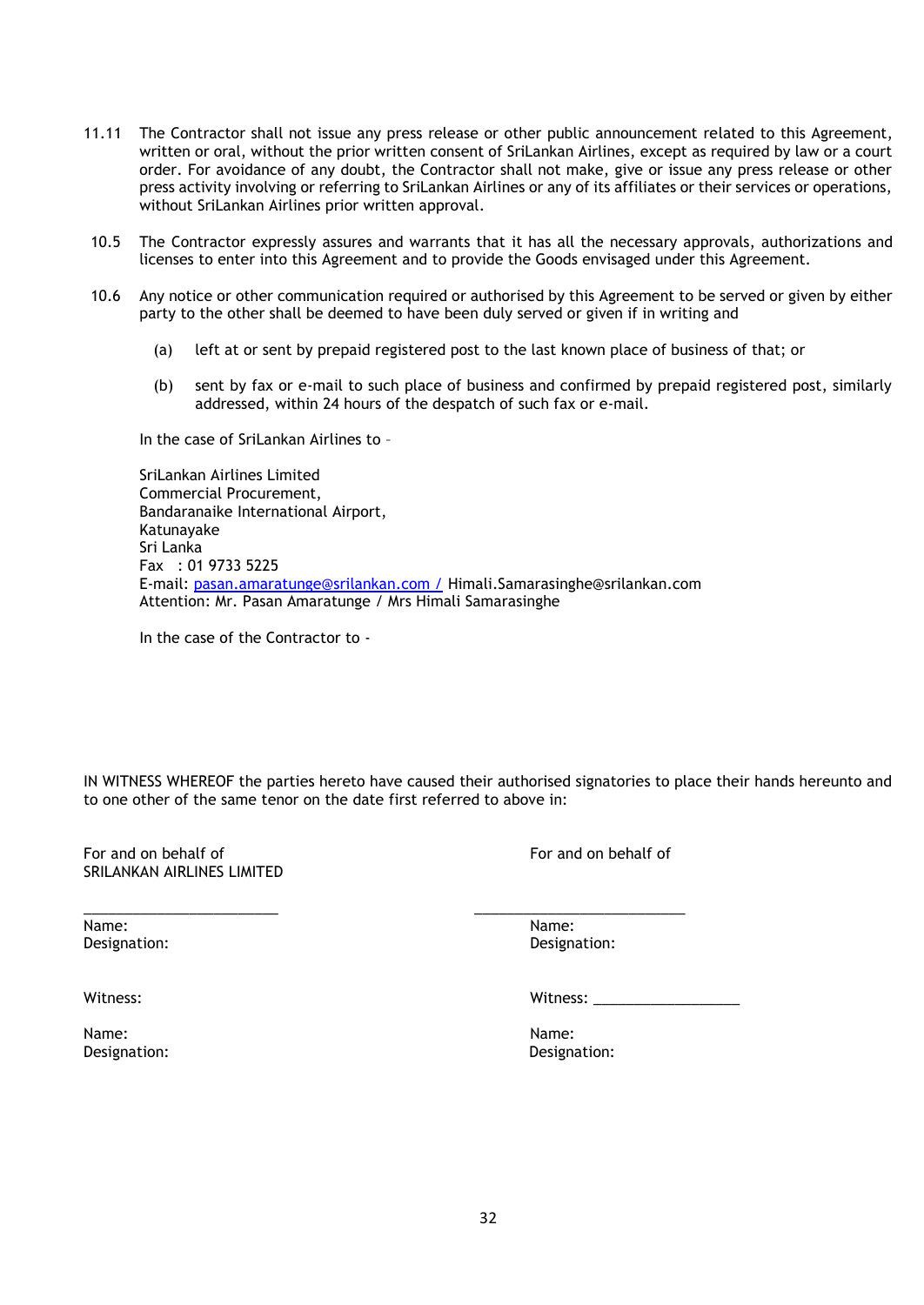## SCHEDULE A

#### 1. Preliminary:

- 1.1 The specifications of Goods shall be deemed to form and be read and construed as an integral part of the Agreement.
- 1.2 If persons contracted by and on behalf of the Contractor require any security passes, clearances or other relevant documentation for the provision of Goods, the Contractor shall ensure that such passes clearances and documentation have been duly secured from the relevant parties/authorities in a timely manner.
- 1.3 Please refer Annex A attached for Specifications of the

## 2. Time Schedule:

2.1 The Contractor shall upon receipt of the Purchase Order successfully complete the supply and delivery of the Goods to the locations specified in Schedule B according to the time tables given by SriLankan Airlines as set forth under the Purchase Agreement, Purchase Order or Purchase release in accordance to the terms and conditions of the Agreement.

## SCHEDULE B

## (LOCATIONS)

#### 1. Locations:

The Contractor shall supply and deliver the Goods on CFR-CMB basis (INCOTERMS latest version). Contractor will be responsible for the shipment till it reaches Colombo port.

## 2. Access to Locations:

- 2.1 Access to and from all premises of SriLankan Airlines will be subject to instructions and directions given by SriLankan Airlines and/or any other relevant party or authority.
- 2.2 The Contractor will ensure that workers contracted for and on behalf of the Contractor to provide the Goods under this Agreement shall under no circumstance violate Clause 2.1 above.
- 2.3 The Contractor shall indemnify SriLankan Airlines or any other party for death, injury, loss or damage in the event the Contractor or its workers for whatever reason are in breach of Clause 2.1 or any other stipulations under this Agreement.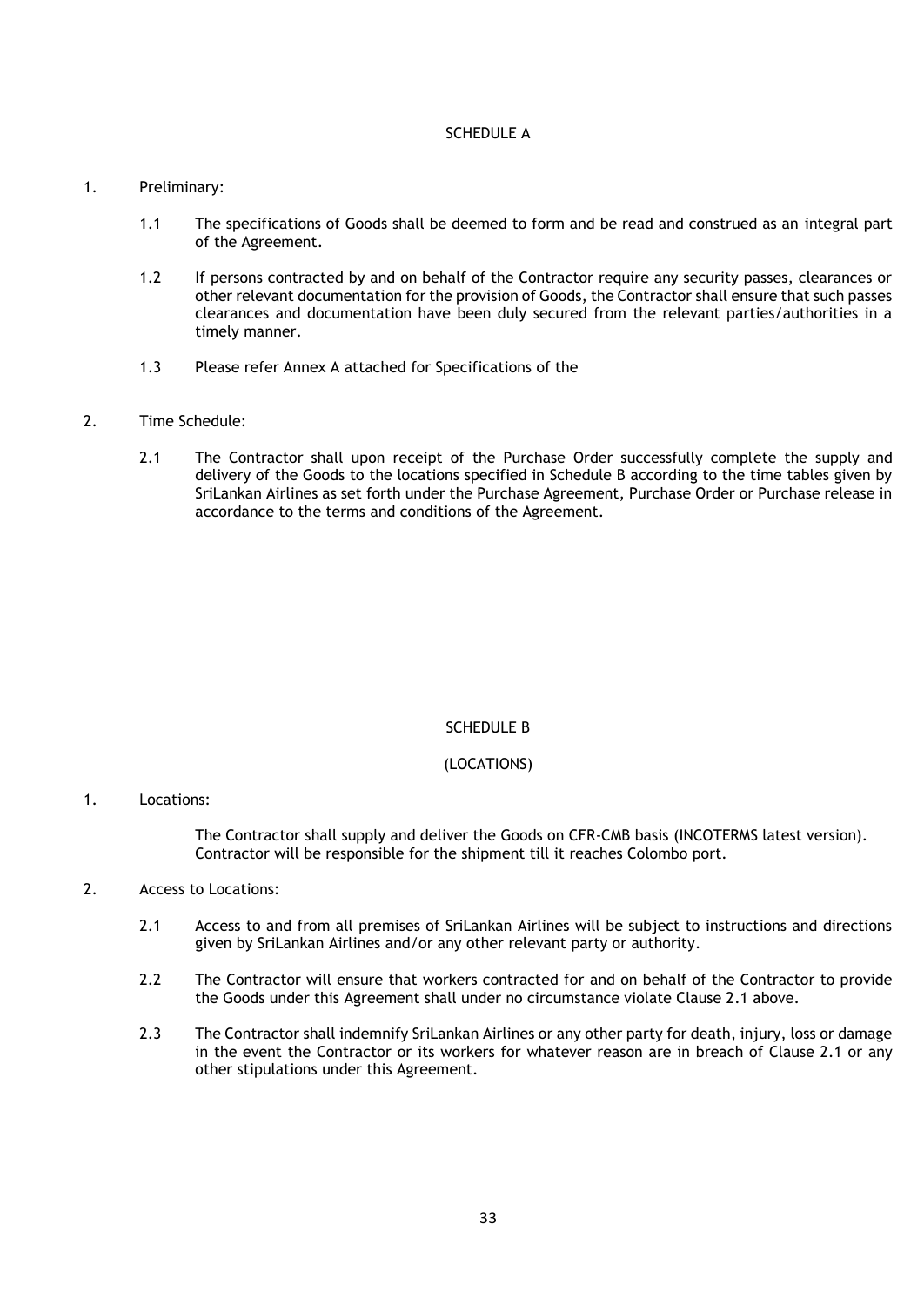## SCHEDULE C

#### (RATES & CHARGES)

## 1. **Rates**

- 1.1 Rates payable by SriLankan Airlines to the Contractor in respect of the Goods specified under this Agreement will be as follows: Please refer Annex B for details.
- 1.2 Notwithstanding Clause 1.1 in this Schedule, SriLankan Airlines shall be entitled to deduct from the aforementioned amounts payable by SriLankan for the delivery of the Goods any monies as may be deductible under this Agreement.
- 1.3 All payment shall be payable by wire payment to the following bank account of the Contractor:

Bank details:

| <b>Bank Name</b>      |  |
|-----------------------|--|
| <b>Bank Address</b>   |  |
| <b>Account Number</b> |  |
| <b>SWIFT</b>          |  |
| Sort Code             |  |
| <b>IBAN</b>           |  |

## **2. Bank Guarantee**

2.1 Bank Guarantee amount shall be for an amount of USD 37,296 as security to secure the due and proper performance by Contractor of its obligations inter alia under this Agreement.

## **3. Liquidated Damages**

The Contractor shall pay liquidated damages as follows:

| Incident                    | <b>Liquidated Damages</b>                                                                                                                                                                                                                                                               |
|-----------------------------|-----------------------------------------------------------------------------------------------------------------------------------------------------------------------------------------------------------------------------------------------------------------------------------------|
| Delayed delivery            | If the Contractor delays the delivery of Goods for more than 10 days from<br>original delivery date set forth in the Purchase Order, the Contractor shall<br>pay 1% of the invoice value for each day of delay commencing from the<br>delivery date up to a maximum of 30 delayed days. |
| Non-compliance or Breach of | If the event of any occurrence of any non-compliance of the requirements                                                                                                                                                                                                                |
| Agreement                   | of this Agreement of breach of this Agreement, the Contractor will be<br>charged ______ as liquidated damages not as a penalty for each occurrence<br>of non-compliance by the Contractor of requirements under this<br>Agreement or breach of this Agreement.                          |

Notwithstanding Clause 3 of Schedule C above, SriLankan Airlines shall have the right of settling any other amounts as costs or damages arising from the Contractor's breach, non-performance or partial performance of its obligations under this Agreement.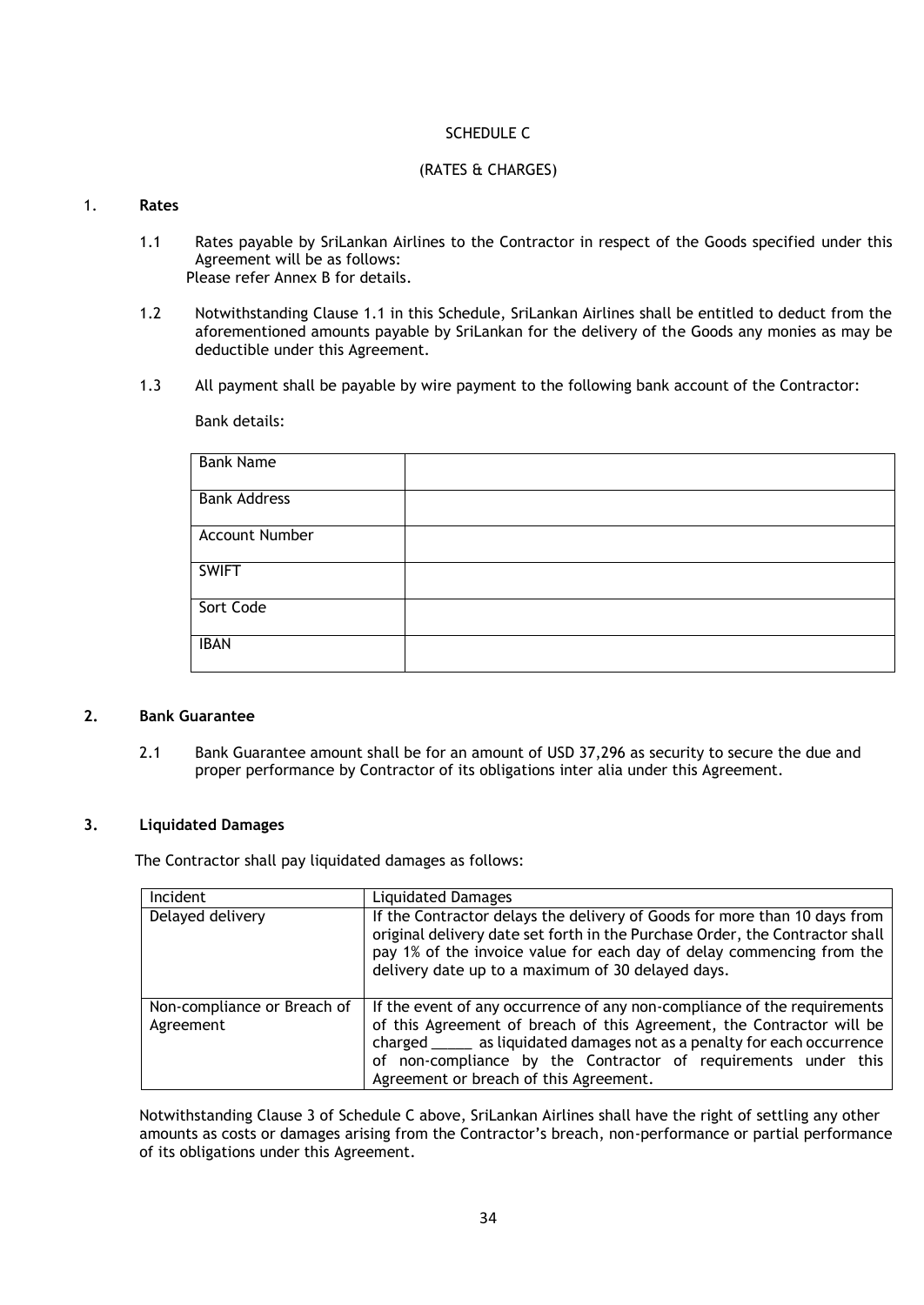ANNEX A (SPECIFICATIONS)

ANNEX B

| <b>TYPE</b>  | ITEM | ESTIMATED QUANTITY | UNIT PRICE |
|--------------|------|--------------------|------------|
| <b>GOODS</b> |      |                    |            |
| <b>TAXES</b> |      |                    |            |
|              |      |                    |            |
| TOTAL COST   |      |                    |            |
| PAYABLE      |      |                    |            |

Payment Term:

Method of payment : Bank details : Head Office  $\qquad \qquad :$ Account Name : Period of Agreement : Period of Agreement : 02 years commencing from \_\_\_ until \_\_\_ Price shall be fixed for the Term of the Agreement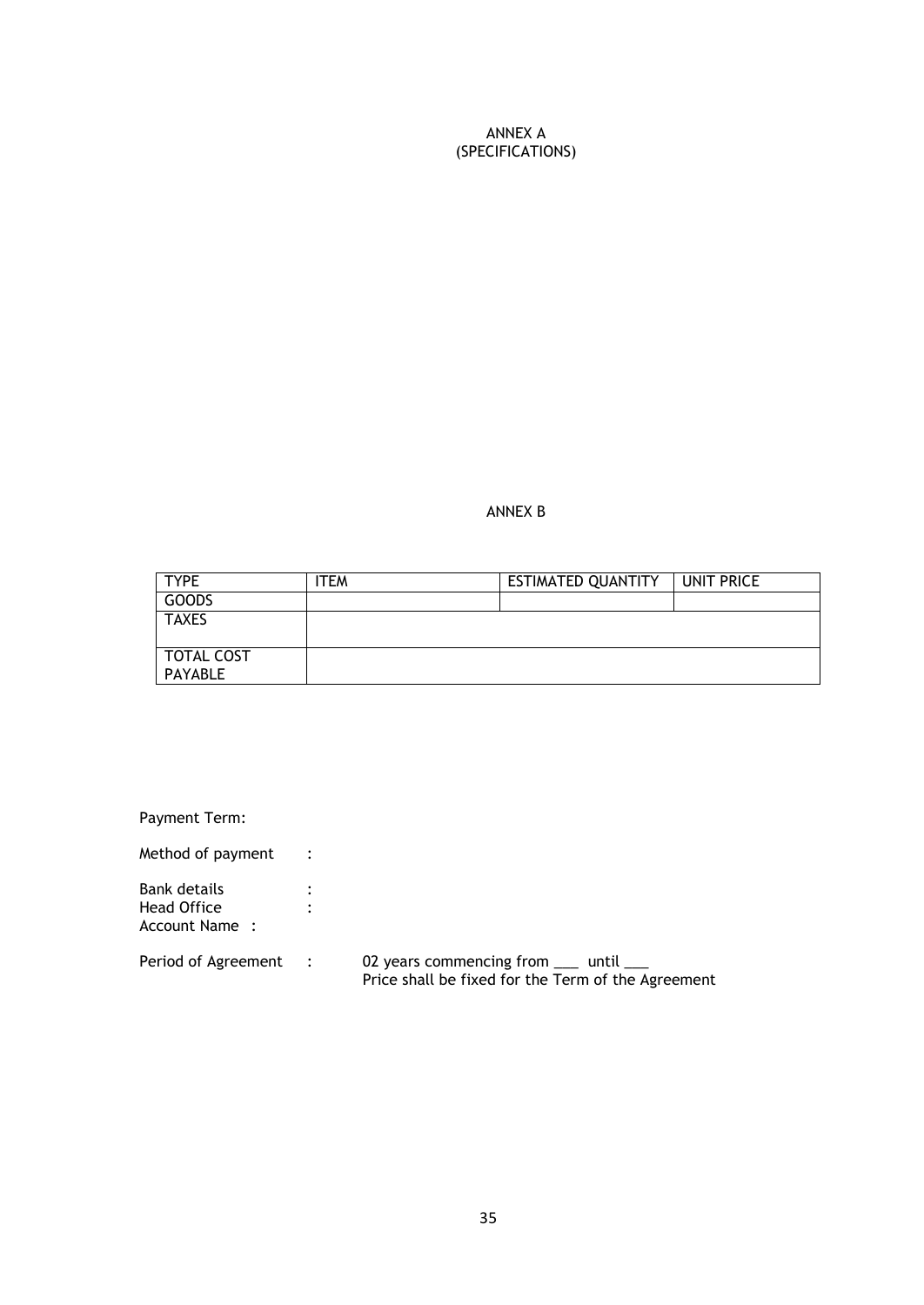## **Annexure H: Vendor Information Form**

## **VENDOR INFORMATION FORM**

(To be filled by the vendor)

|    | Section A - Basic information of the vendor                        |                     |  |
|----|--------------------------------------------------------------------|---------------------|--|
|    | 1. Registered Name of the Vendor:                                  |                     |  |
|    | 2. Date of Incorporation:                                          |                     |  |
| 3. | Country of Incorporation:                                          |                     |  |
| 4. | Nature of business:                                                | 5. Company type :   |  |
|    | 6. Telephone & Fax numbers :                                       | 7. E-mail address : |  |
|    | Tel:<br>Fax:                                                       |                     |  |
|    | 8. Registered address :                                            |                     |  |
|    | 9. Other contact details (if any) :                                |                     |  |
|    |                                                                    |                     |  |
|    | Section B - Details of Directors, Shareholders and related parties |                     |  |
|    | 1. Name(s) of Directors                                            |                     |  |

**\*Please note that the copies of passports and proof of residence of the above mentioned Shareholders / Directors / Owners of funds shall be submitted by the vendor upon the request of SriLankan Airlines.**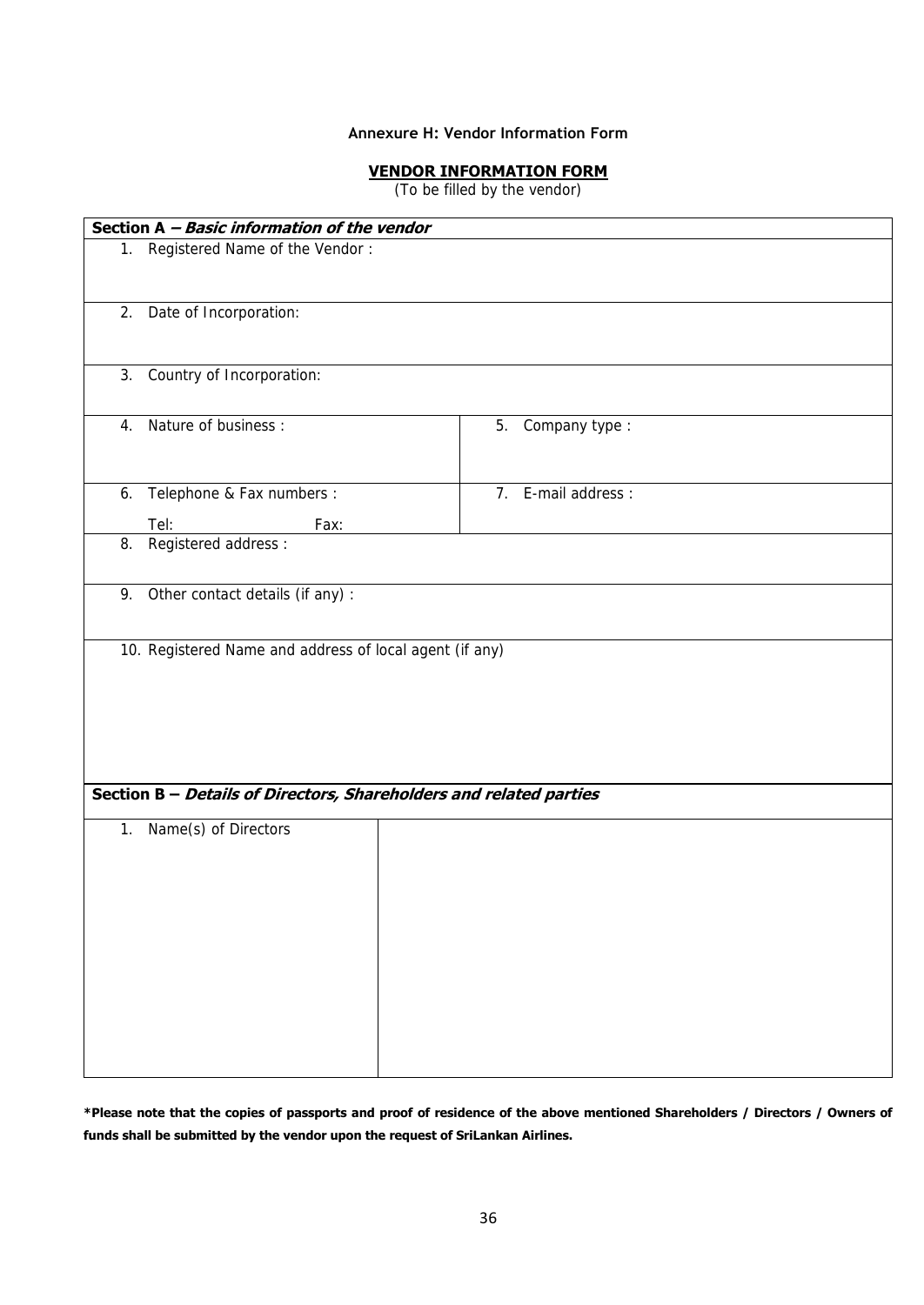|    | 2. Name(s) of Shareholders                                                                             |  |
|----|--------------------------------------------------------------------------------------------------------|--|
|    |                                                                                                        |  |
|    |                                                                                                        |  |
| 3. | If the Shareholders are<br>incorporated entities, please<br>state the shareholders of such<br>entities |  |
|    | 4. If the Shareholders are equity<br>funds, please state the owners<br>of such funds                   |  |
|    | 5. Name (s) of Directors of<br>Parent/Subsidiary who are also<br>Directors of SriLankan Airlines       |  |
|    | 6. Name(s) of Directors of<br>Parent/Subsidiary who are also<br>Employees of SriLankan Airlines        |  |
| 7. | Names of Close Family<br>Members who are either<br>Directors/Employees of<br>SriLankan Airlines        |  |
|    |                                                                                                        |  |

……………………………………….[ name of the Vendor] that the information provided above are true and accurate and acknowledge that the bid of …………………………………………..[ name of the Vendor] submitted herewith shall be rejected

in the event all or any of the information submitted above is found to nbe incorrect.

## **Details of vendor's authorized signatory:**

Name: Designation: Date: Signature & Company Rubber Stamp:

| Section C - Business verification : Duly signed and stamped copy of above document to be supported<br>by the following documents |                                                                                                                  |  |                                                                                                                                                       |  |  |
|----------------------------------------------------------------------------------------------------------------------------------|------------------------------------------------------------------------------------------------------------------|--|-------------------------------------------------------------------------------------------------------------------------------------------------------|--|--|
|                                                                                                                                  | $\checkmark$ Tick the appropriate boxes                                                                          |  |                                                                                                                                                       |  |  |
|                                                                                                                                  | $\Box$ A copy of the Certificate of Incorporation<br>certified by the Company Secretary of the<br>vendor Company |  | A copy of Form 15 (Sri Lankan Companies) certified<br>by the Company Secretary or a letter from the<br>Company Secretary confirming the shareholding. |  |  |